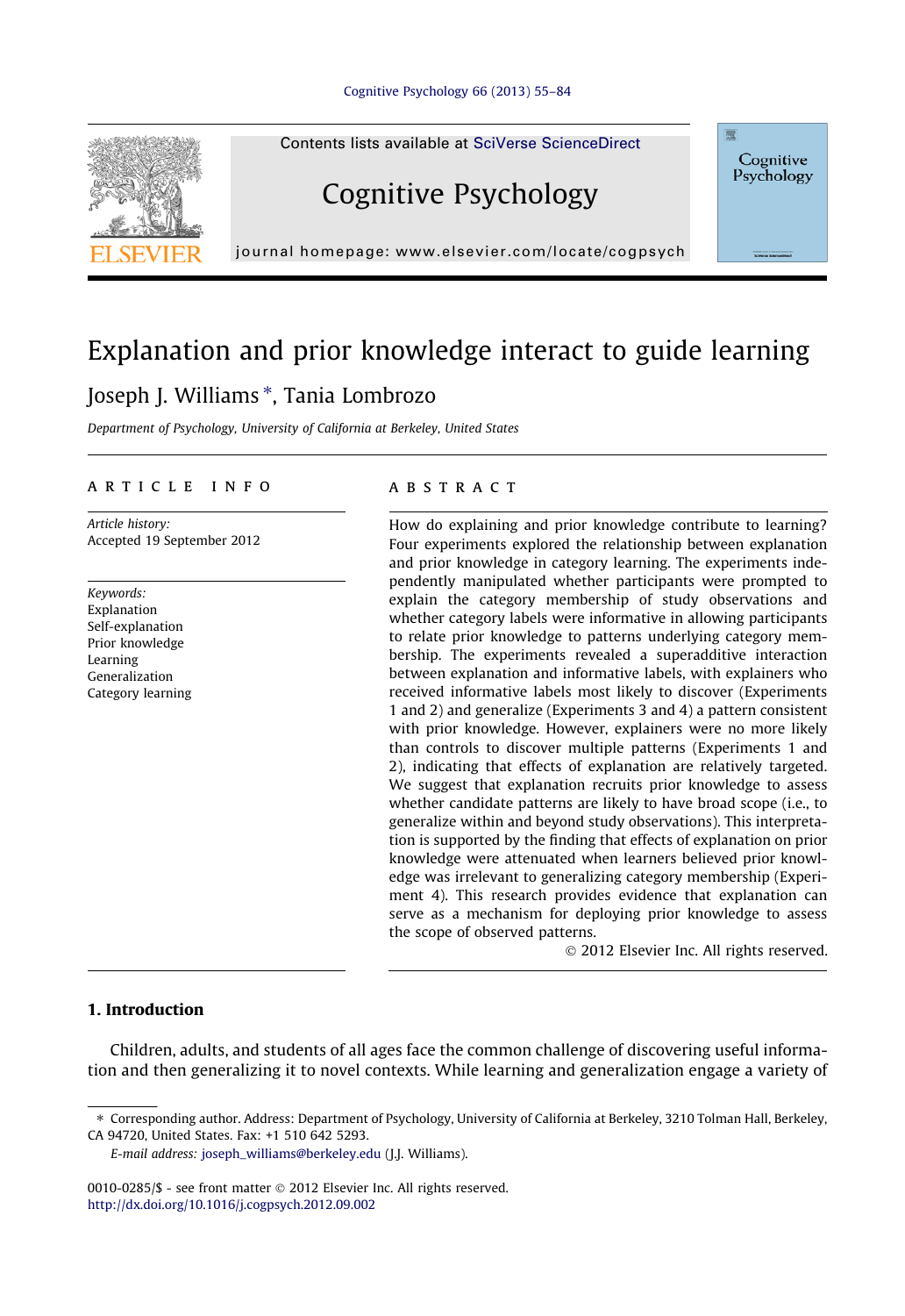cognitive processes, researchers across several fields have recognized an important role for explanation (Lombrozo, 2012). For example, prompting young children to explain observations that challenge their intuitive theories can accelerate conceptual development (e.g., [Amsterlaw & Wellman, 2006;](#page-27-0) [Siegler, 1995; Wellman & Liu, 2007](#page-27-0)), and prompting students to explain why a fact is true or why a solution to a problem is correct can improve both learning and transfer to novel problems (e.g., [Chi,](#page-27-0) [de Leeuw, Chiu, & LaVancher, 1994;](#page-27-0) [Fonseca & Chi, 2011\)](#page-27-0). How and why does explaining have these effects? In particular, how does explaining guide discovery and generalization?

We propose that explaining recruits a set of criteria for what constitutes a good explanation, and that these criteria in turn act as constraints on learning and generalization (Lombrozo, 2012). For example, explanations are typically judged better if they are simple ([Lombrozo, 2007;](#page-28-0) [Read & Mar](#page-28-0)[cus-Newhall, 1993\)](#page-28-0) and have what we refer to as broad  $scope$  – appealing to features, principles, or patterns that accurately apply to numerous instances across a range of contexts ([Pennington & Hastie,](#page-28-0) [1992;](#page-28-0) [Preston & Epley, 2005;](#page-28-0) [Read & Marcus-Newhall, 1993\)](#page-28-0). In this paper we focus on scope to consider whether the act of generating explanations makes learners more likely to discover and generalize patterns with broad scope. For example, in trying to explain why peafowl at the zoo vary in color, one might discover that males (peacocks) tend to be colorful while females (peahens) tend to be drab. This discovery and the reasoning behind it could in turn support inferences about unobserved peafowl, such as the generalization that all male and female peafowl are likely to conform to this pattern, and not just the particular species observed at the zoo.

The idea that explaining makes learners more sensitive to scope predicts that explaining should increase the extent to which learners consult prior knowledge.1 Learning poses a challenging inductive problem, and prior knowledge can serve as an important cue to which patterns are likely to have broad scope. For example, an explanation for variation in peafowl coloration that appeals to a generalization over sex (males versus females) could be preferred over one formulated over size (larger versus smaller) because prior knowledge favors the former as more likely to generalize beyond the peahen sample observed. So if explaining changes the criteria that learners adopt in generating or evaluating hypotheses by leading them to privilege patterns with broad scope, then explaining should recruit prior knowledge in evaluating the scope of candidate patterns. In addition to testing this prediction, we consider whether such an effect (if found) results from a special relationship between explanation and prior knowledge or instead from a more general effect, such as a global increase in how much information explainers discover and retain.

By focusing on the relationship between explanation and prior knowledge, we gain unique leverage in addressing two important questions in cognitive science: how explanation impacts learning and generalization, and when and how prior knowledge is brought to bear on learning. In addition to bridging research on explanation and prior knowledge, we bridge two research traditions by examining questions about explanation and learning (typically studied by educational psychologists) in the context of artificial category learning (typically studied by cognitive psychologists). In the remainder of the introduction we briefly review past work from each of these traditions before presenting the key theory, questions, and predictions that motivate the four experiments that follow.

## 1.1. General and selective effects of explanation on learning

Research in education has investigated the role of explanation in learning in the context of the ''selfexplanation effect'': the phenomenon whereby explaining, even to oneself, can improve learning. Effects of self-explanation have been documented in domains from biology to mathematics, from elementary school through university, and under a variety of methods for eliciting explanations (e.g., [Aleven & Koedinger, 2002; Chi, Bassok, Lewis, Reimann, & Glaser, 1989; Chi et al., 1994; Crowley & Sie](#page-27-0)[gler, 1999](#page-27-0); [Graesser, Singer, & Trabasso, 1994;](#page-28-0) [Nokes, Hausmann, VanLehn, & Gershman, 2011](#page-28-0); [Renkl,](#page-29-0) [1997; Rittle-Johnson, 2006; Siegler, 2002](#page-29-0)). This diversity is matched by a wide range of proposals concerning how explanation affects learning. For example, a prompt to explain could encourage the

 $<sup>1</sup>$  Throughout the paper we use the term "prior knowledge" to indicate a learner's beliefs or commitments, whether or not they</sup> are true. That is, our use of the term ''knowledge'' is non-factive.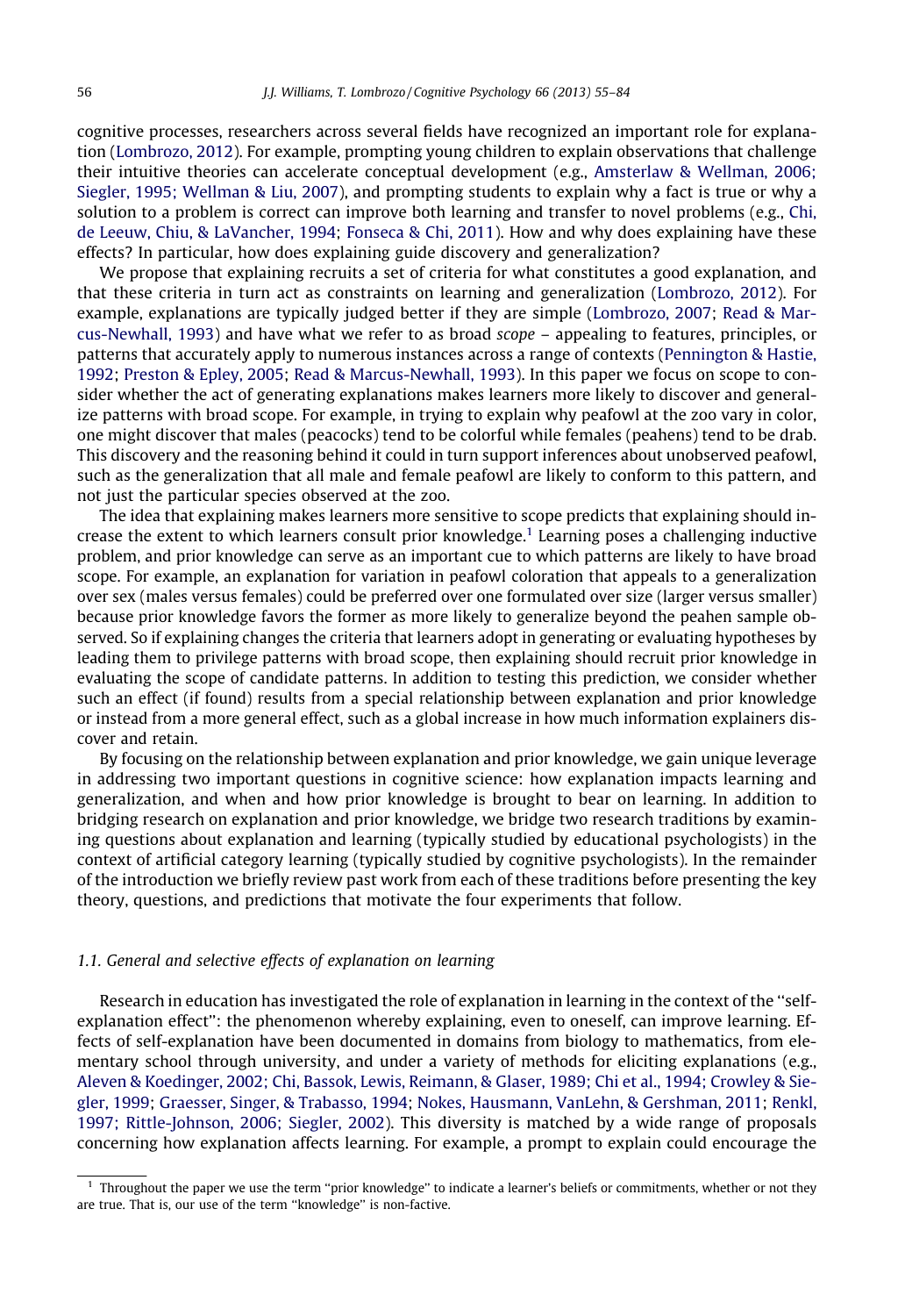generation of inferences and invention of procedures (e.g., [Chi et al., 1994; Renkl, 1997; Rittle-Johnson,](#page-27-0) [2006](#page-27-0)), boost metacognitive monitoring and help identify gaps in comprehension (e.g., [Chi et al., 1989](#page-27-0); [Nokes et al., 2011;](#page-28-0) [Palinscar & Brown, 1984\)](#page-28-0), and/or promote the revision of beliefs and strategies (e.g., [Chi et al., 1994;](#page-27-0) [Chi, 2000](#page-27-0); [Legare, Gelman, & Wellman, 2010; Rittle-Johnson, 2006; Siegler, 2002\)](#page-28-0).

Many of these accounts are compatible with the idea that explaining effectively increases the same kind of cognitive processing that occurs in the absence of explanation. For example, some effects of explanation are attributed to an increase in learners' attention, motivation, or processing time (e.g., [Siegler, 2002\)](#page-29-0), and one recent review of research on self-explanation proposes that explanation improves learning because it is a constructive activity, and that equivalently constructive activities have comparable effects [\(Chi, 2009](#page-27-0)). While explaining could be especially well-suited to increasing attention, engagement, or some other cognitive resource, the outcome of such an increase is likely to be ''general'' in the sense that it extends to many kinds of learning and is not selectively tuned to properties of explanation.

A complementary approach is to focus on effects of explanation that are more ''selective'' in the sense that they derive from particular properties of explanation and have more targeted consequences. For example, research suggests that explaining encourages young children to focus on causal mechanisms at the expense of memory for color [\(Legare & Lombrozo, submitted for publication\)](#page-28-0), and asking middle-school children to explain leads them to privilege causal hypotheses at the expense of observed covariation [\(Kuhn & Katz, 2009\)](#page-28-0). Studies with adults additionally find that explaining worked examples can foster detailed verbal elaboration of concepts at the expense of procedural knowledge ([Berthold, Roder, Knorzer, Kessler, & Renkl, 2011](#page-27-0)) and promote insight problem solving at the expense of memory for what was studied ([Needham & Begg, 1991](#page-28-0)). These examples indicate that explanation is not merely neutral with respect to some kinds of learning, such as memory for observed examples, but can even be harmful.

Of course, explaining is likely to have both relatively general and more selective effects, and the difference is potentially one of degree rather than kind. Nonetheless, the distinction is useful in motivating a set of questions and analyses that allow us to more precisely specify how and why explanation is selective in the way that it is. For example, explaining could improve students' learning by increasing general engagement, but in particular engage learners in searching for underlying patterns. More generally, selective effects can clarify how and why explaining helps learning by identifying what people are more engaged in, which beliefs are revised, what kinds of inferences are generated, and so on. Our goal in this paper is to more precisely specify what the effects of explanation are and why it is that explaining, in particular, produces those effects. Identifying selective effects of explanation – cases in which explanation impacts some kinds of learning but not others – is a useful strategy for doing so. In the experiments that follow, we therefore include more than one measure of learning, where we predict effects of explanation for some measures but not for others.

# 1.2. Prior knowledge and explanation in learning

Only a few studies in educational settings have directly investigated the relationship between explanation, prior knowledge, and learning. These studies have examined how the efficacy of explanation prompts is influenced by a learner's level of prior knowledge about the topic being learned. However, findings have been mixed (e.g., [Best, Ozuru, & McNamara, 2004; Chi & VanLehn, 1991; Chi et al.,](#page-27-0) [1994; McNamara, 2004; Renkl, Stark, Gruber, & Mandl, 1998; Wong, Lawson, & Keeves, 2002\)](#page-27-0). One challenge for interpreting these inconsistent findings is the variation in how different studies assess and operationalize prior knowledge, explanation, and learning. Moreover, they rely on existing variation in learners' knowledge, rather than using experimental manipulations that can more clearly isolate causal relationships between prior knowledge and learning.

Taking a complementary approach to education research, a sizeable literature in cognitive psychology has investigated effects of prior knowledge on learning by experimentally manipulating a learner's prior knowledge concerning artificial categories that are learned in the context of wellcontrolled laboratory tasks (e.g., [Heit, 2001;](#page-28-0) for reviews see [Murphy, 2002; Ross, Taylor, Middleton,](#page-28-0) [& Nokes, 2008; Wattenmaker, Dewey, Murphy, & Medin, 1986; Wisniewski, 1995\)](#page-28-0). Within this tradition, prior knowledge has typically been shown to facilitate learning (although see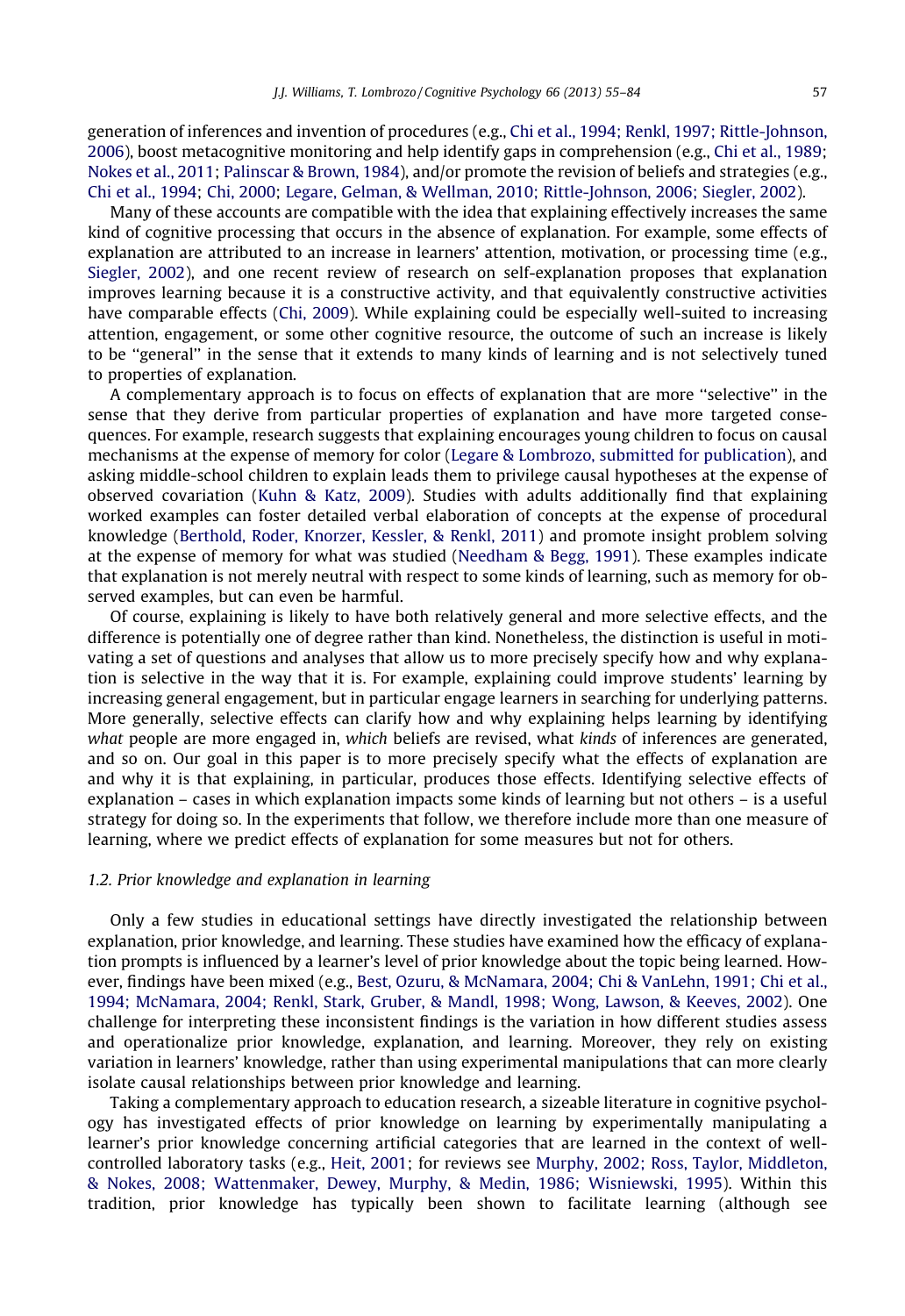[Murphy & Wisniewski, 1989\)](#page-28-0), increase the rate at which novel categories are learned (e.g., [Kaplan &](#page-28-0) [Murphy, 2000\)](#page-28-0), decrease prediction errors during learning (e.g., [Heit & Bott, 2000\)](#page-28-0), and make it possible for learners to acquire categories with a complex relational structure [\(Rehder & Ross, 2001\)](#page-29-0). For example, [Murphy and Allopenna \(1994\)](#page-28-0) had participants learn novel categories that either grouped features relevant to being a ''space building'' or an ''underwater building'' or scrambled these features across categories. Participants in the former condition learned the categories more quickly and were more accurate in reporting the frequency with which different features appeared in each category.

How might explanation affect whether and how prior knowledge influences category learning? Prominent theories of conceptual representation accord a central role to ''explanatory beliefs'' [\(Carey,](#page-27-0) [1985; Murphy & Medin, 1985\)](#page-27-0), a phrase that is often used synonymously with a learner's prior knowledge (see also [Ahn, 1998; Lombrozo, 2009; Rehder, 2003; Rips, 1989](#page-27-0)). However, research in these traditions has overwhelmingly focused on explanations as the outcome of learning, and not on the process of explaining as itself a mechanism for concept acquisition and revision. In fact, only one study (to our knowledge) has experimentally manipulated whether participants explained during category learning [\(Chin-Parker, Hernandez, & Matens, 2006\)](#page-27-0). The study found that participants who explained were more successful than those who did not in learning diagnostic features of category membership that could be related to prior knowledge, but additionally learned arbitrary diagnostic features – consistent with the idea that explanation recruits prior knowledge through mechanisms with either general or selective effects. No studies (to our knowledge) have manipulated both whether learners explain and the extent or nature of their prior knowledge to directly investigate how explanation and prior knowledge interact.

### 1.3. Explanation and prior knowledge: a subsumptive constraints account

We propose a subsumptive constraints account of the relationship between explanation and prior knowledge in learning and test this account using the experimental methods of research on category learning. Our predictions follow from a commitment to what constitutes an explanation: To be explanatory, explanations must explicitly or implicitly appeal to a pattern or generalization of which the explanandum (what is being explained) is an instance. This idea is motivated by ''subsumption'' and ''unification'' theories of explanation in philosophy of science, according to which explanations subsume the explanandum under a law or explanatory pattern, and in so doing ideally unify disparate observations or phenomena under that law or pattern [\(Friedman, 1974; Kitcher, 1981, 1989](#page-27-0); see [Wood](#page-29-0)[ward \(2010\)](#page-29-0) for review). In the context of everyday judgments, subsuming patterns can take the form of rules, causal relationships, or principles, among others. For example, explaining an object's membership in one category rather than another could appeal to a rule concerning membership (e.g., ''avocados are fruits rather than vegetables, because fruits contain the seed of their plant while vegetables do not''), explaining why someone has a particular characteristic could appeal to a causal regularity (e.g., ''Anna is politically savvy because she comes from a family of activists''), and explaining the solution to a problem could appeal to a general principle (e.g., "The desired angle must be  $30^{\circ}$ , because the sum of angles in a triangle is 180''). As a consequence, explaining will drive learners to seek underlying patterns, which then serve to guide learning and generalization. For example, in explaining why your friend Anna is so politically informed, you might note that she comes from a family of activists, and induce the general pattern that people who are raised by activists tend to be politically informed.

According to this account, explanations should be better to the extent that the patterns they invoke unify or subsume a large number of cases and are violated by few exceptions. Explaining should accordingly drive learners to seek patterns that match the greatest proportion of cases to which they can be applied. We refer to the number of (observed and unobserved) cases to which a pattern successfully applies as its ''scope.'' Because a pattern's scope is rarely directly available, it must be inferred on the basis of several cues, including how many of the currently observed cases fall under the pattern, the proportion of cases from past experience to which it has successfully applied, and more generally, any prior knowledge that can inform inferences about the pattern's likely extension. If the subsumptive constraints account is correct, then explaining should not only make learners more likely to discover patterns, but also influence which patterns are discovered, with prior knowledge especially likely to be consulted as explainers evaluate the scope of candidate patterns. This generates the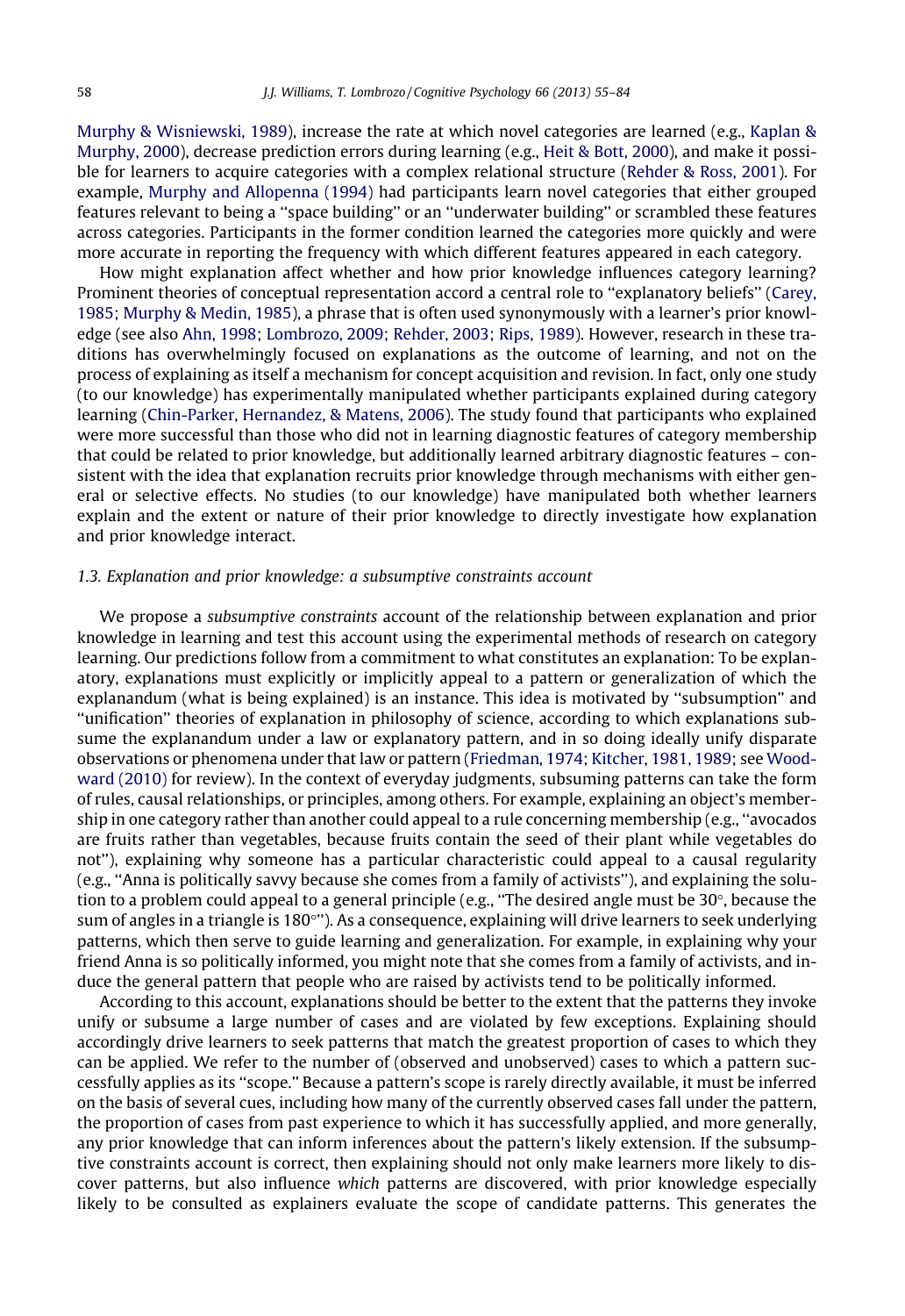prediction that explaining will interact with prior knowledge relevant to assessing scope, to guide discovery and generalization. Specifically, learners who are prompted to explain should consult prior knowledge to a greater degree than those who learn without explaining, and prompts to explain should accordingly have a targeted impact on measures of learning that track prior knowledge and scope, but not necessarily other measures of learning, such as the total number of patterns discovered or recalled. In contrast, if explanation's primary effects are instead to increase attention, motivation, or even the overall search for underlying patterns, the effects of explanation and prior knowledge could be independent, and also generate more widespread consequences for learning.

[Williams and Lombrozo \(2010\)](#page-29-0) first proposed the subsumptive constraints account and reported evidence consistent with the idea that explanation drives learners towards patterns with broader scope. Participants learned about two categories of robots and were prompted to either explain the category membership of eight labeled examples or to engage in a control task, such as description or thinking aloud. Across three experiments, explaining promoted the discovery of a subtle pattern relating foot shape to category membership (i.e., that ''Glorp'' robots have pointy feet and ''Drent'' robots have flat feet), which accounted for the membership of every study observation. In the control conditions participants tended to discover a more salient pattern concerning body shape (i.e., that ''Glorp'' robots are typically square and ''Drent'' robots are typically round) that had lower scope (i.e., it only accounted for six of the eight examples) or to encode specific properties of the examples, such as their color. These findings provide initial evidence that seeking explanations promotes the discovery of patterns, and is consistent with the prediction that explaining favors patterns that account for a larger proportion of cases – in these experiments, eight out of eight observations as opposed to six out of eight. However, the experiments were not designed to test the broader issues of interest here concerning the role of prior knowledge in learning or the selectivity of explanation's effects.

In the four experiments reported below, we test the broader implications of the subsumptive constraints account. Specifically, we aim to address the following key questions. First, does explaining make learners more likely to consult prior knowledge in learning, and therefore to discover and generalize patterns consistent with prior knowledge? If so, is this the result of a general effect (e.g., boosting attention or the discovery of all kinds of patterns) or a selective effect (e.g., a constraint on which patterns are discovered)? And second, does explanation's selectivity in part derive from the evaluation of the scope of candidate patterns, as our account implies?

# 2. Overview of experiments

To investigate whether and how explanation and prior knowledge interact to guide learning and generalization, we presented participants with a category learning task in which we manipulated both the extent to which learners explained and their ability to recruit relevant prior knowledge. We accomplished the former by prompting some participants to explain the category membership of category exemplars and others to engage in a control task (either free study or writing their thoughts during study). We accomplished the latter by providing category labels that were either ''blank'' (i.e., nonsense words) or meaningful and potentially relevant to particular category features.

While most research on knowledge effects in category learning has manipulated prior knowledge through the features that make up novel categories (e.g., [Murphy & Allopenna, 1994](#page-28-0)) or with explicit hints about relevant prior knowledge (e.g., Pazzani, 1991; Wattenmaker et al., 1986), the relatively subtle manipulation of category labels has been shown to influence the prior knowledge learners can recruit in learning (e.g., [Barsalou, 1985; Wisniewski & Medin, 1994](#page-27-0)). For example, [Wisniewski and Medin \(1994\)](#page-29-0) gave participants a set of drawings from children identified as coming from a ''creative'' versus a ''noncreative'' group, or from ''group 1'' versus ''group 2,'' and found that participants constructed different features to discriminate the categories across these conditions. Our experiments used a similar manipulation to influence whether participants could recruit prior knowledge relevant to the learning task.

In the task we employed, participants were presented with category exemplars consistent with multiple patterns, only some of which were knowledge-relevant. For example, participants in all experiments were presented with sample robots from two categories, where those in one category had feet that were flat on the bottom and those in the other had feet that were pointy. The robots also varied across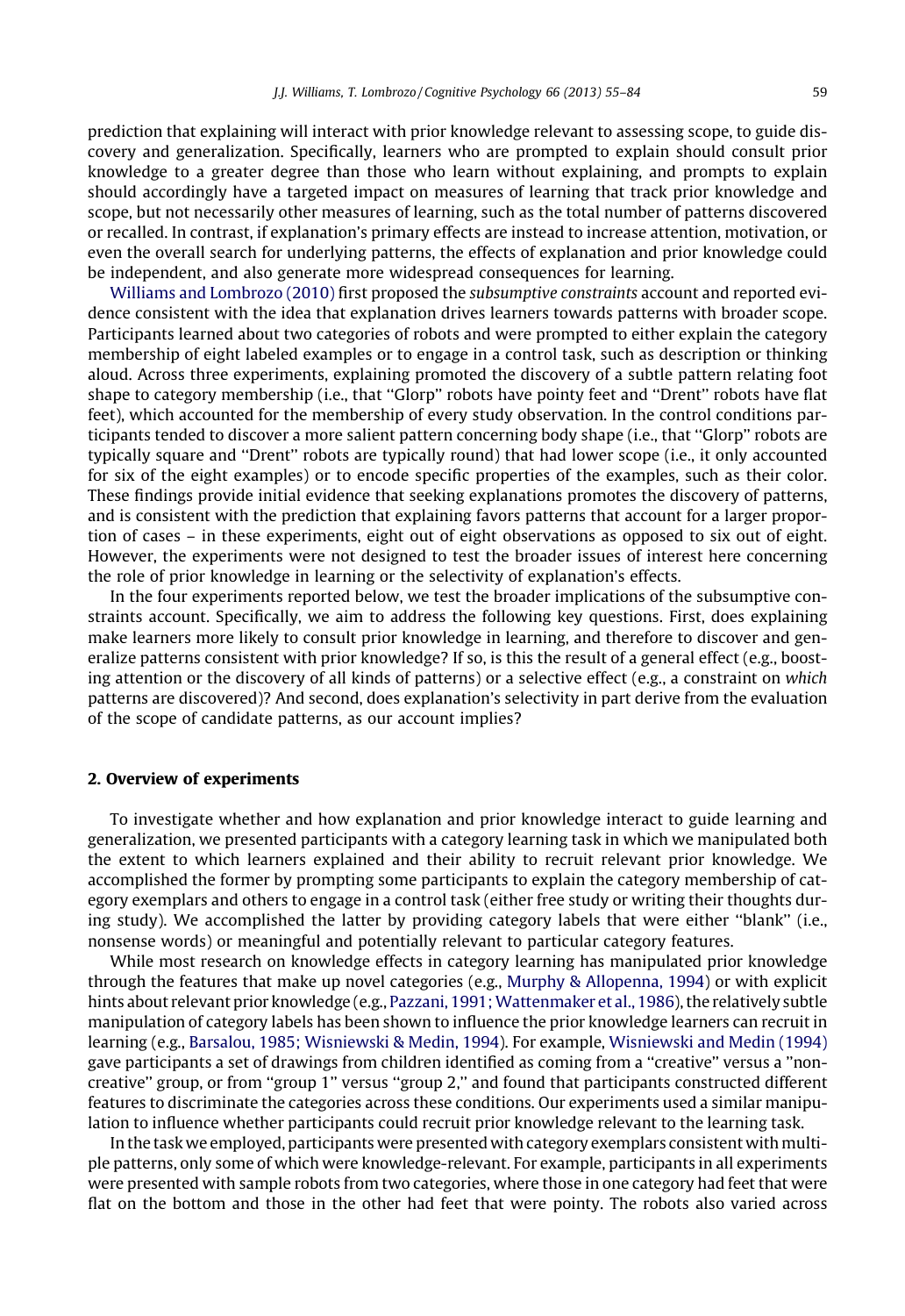categories in other ways, including (in some experiments) the length of their antennae. When the robots receivedmeaningful labels, such as ''indoor robots'' versus ''outdoor robots,'' the feature of foot shape was ''label-relevant'' in that a learner could plausibly relate flat versus pointy feet to use on different indoor versus outdoor surfaces, while a feature such as length of antennae was ''label-irrelevant.''

With this simple experimental design and appropriate category structures, we examined whether and how explanation and prior-knowledge interacted in the discovery and generalization of patterns underlying category membership. In Experiments 1 and 2, we tested the prediction that prior knowledge is more likely to be recruited to guide discovery when learners engage in explanation. Specifically, we examined how discovery of the label-relevant pattern was influenced by informative labels in the absence of a prompt to explain (control + blank labels versus control + informative labels), and compared this effect to that obtained when learners were prompted to explain (explain + blank labels versus explain + informative labels).

Experiments 1 and 2 additionally considered the mechanisms by which explanation influenced discovery. If explaining increases pattern discovery through a general effect – such as a boost in attention, engagement, or motivation – then effects of explanation would likely extend to multiple measures of learning. In contrast, if explaining influences discovery through a more selective effect, then a prompt to explain could have more targeted consequences. To test the generality of explanation's effects, we examined how a prompt to explain and the provision of informative labels influenced discovery of more than one pattern underlying category membership.

Experiments 3 and 4 moved away from discovery to focus on generalization. First, when multiple patterns have been discovered, does explaining make a further contribution in guiding generalization? We predicted the same interaction for pattern generalization as for discovery, with explanation increasing the extent to which learners recruited prior knowledge to guide judgments. In addition, in Experiment 4 we more directly tested our claim that explanation recruits prior knowledge because it informs the assessment of scope.

In sum, the four experiments we present below considered the ways in which explanation and prior knowledge interact to guide learning and generalization. In particular, we considered how both general and selective effects of explanation are influenced by a learner's prior knowledge to better understand the role of explanation in learning and the relationship between explanation and prior knowledge.

# 3. Experiment 1

Experiment 1 investigated the effect of constructing explanations (task: explain versus free study) and possessing prior knowledge (label type: blank versus informative) on discovery of label-relevant and label-irrelevant patterns underlying the category membership of study observations. Participants learned about two categories of alien robots by studying the eight observations shown in [Fig. 1](#page-6-0). After study, novel robots were presented for classification in order to ascertain whether category membership was extended on the basis of the label-relevant pattern, the label-irrelevant pattern, or similarity to a studied observation.

The design independently manipulated task (explain versus free study) and prior knowledge (blank versus informative labels) in order to examine the independent and joint effects of explanation and prior knowledge on: (1) the discovery of label-relevant and label-irrelevant patterns; (2) the number of patterns discovered; (3) the relationship between discovering the label-relevant and label-irrelevant pattern; and (4) the use of particular patterns in categorizing novel items. With these varied measures we could evaluate the selectivity of explanation's effects.

# 3.1. Methods

### 3.1.1. Participants

Four-hundred-and-seven UC Berkeley undergraduate students participated for course credit or monetary reimbursement.<sup>2</sup>

<sup>2</sup> Experiments using related images were previously conducted with this participant pool, so after the study we asked participants if they might have seen the robots before, and excluded an additional 124 participants who responded affirmatively.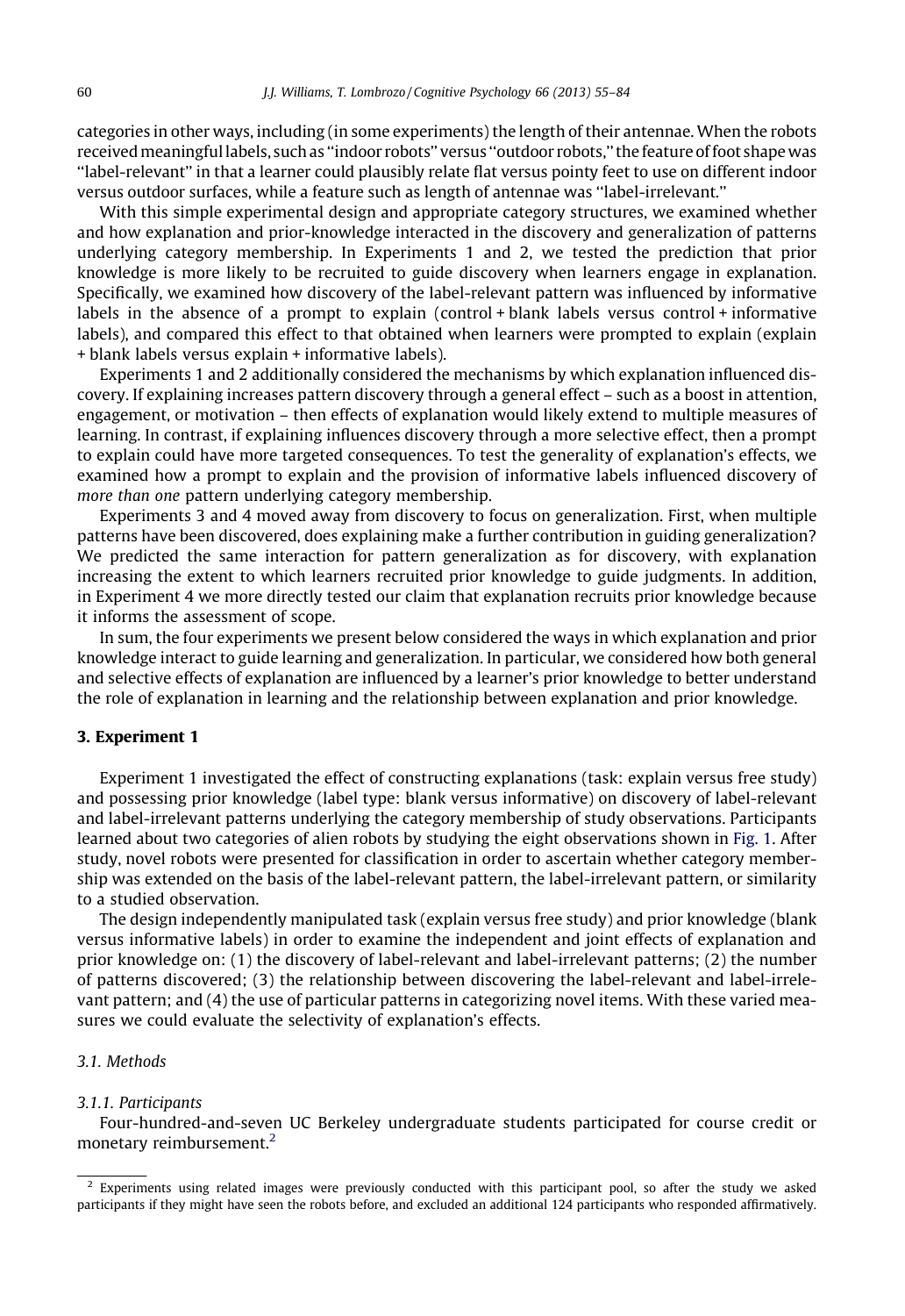<span id="page-6-0"></span>

Fig. 1. Study observations in Experiments 1 and 2. (a) Experiment 1 observations organized by category. (b) Experiment 2 observations organized by category.

# 3.1.2. Materials

3.1.2.1. Study observations. Participants learned about eight alien robots from two categories, shown in Fig. 1a. In the blank labels conditions, the first category was labeled ''Glorp robots'' and the second ''Drent robots,'' while in the informative labels conditions the first category was labeled ''Outdoor robots'' and the second ''Indoor robots.''

The category membership of these eight robots followed two patterns, identified as the label-relevant pattern and the label-irrelevant pattern. The label-relevant pattern was that all four Outdoor (Glorp) robots had pointy feet while all four Indoor (Drent) robots had flat feet. These features were chosen with the assumption that participants could utilize prior knowledge to relate pointy versus flat feet to properties of Outdoor versus Indoor robots.<sup>3</sup> The label-irrelevant pattern was that all four Outdoor (Glorp) robots had a shorter left antenna and all four Indoor (Drent) robots had a shorter right antenna; we expected that participants' prior knowledge would less readily relate relative antenna length to properties of Outdoor versus Indoor robots. Each robot also varied in body shape and in left and right colors, but these features were not diagnostic of category membership as they occurred equally often in each category.

3.1.2.2. Categorization probes. To assess which features participants used in generalizing category membership from the study observations to novel robots, participants classified fifteen unlabeled robots. Participants could categorize these robots in at least three ways. First, participants could discover the label-relevant pattern about feet (pointy versus flat feet) and categorize new robots based on foot shape. Second, participants could discover the label-irrelevant pattern about antennae (shorter left versus shorter right antenna) and categorize based on antenna height. Finally, instead of using a pattern, participants could categorize new items on the basis of their similarity to individual study items, where similarity was measured by tallying the number of shared features across items.<sup>4</sup> We refer to these bases for generalizing category membership as ''label-relevant pattern,'' ''label-irrelevant pattern,'' and ''item similarity,'' respectively.

Ten of these novel robots pitted one basis for categorization against the other two and were constructed by taking novel combinations of features from study observations. Specifically, four label-relevant pattern probes yielded one classification according to the label-relevant pattern and another according to both the label-irrelevant pattern and item similarity, with three label-relevant pattern

In order to verify that participants associated the informative labels with these features, we presented a separate group of participants from the same pool with the individual features of robots from Experiment 2 (see Fig. 1b), which contained the features used in all four experiments. Ratings of how important the features were to which category a robot belonged to verified our assumptions: Foot shapes were rated as most important for robots labeled Outdoor/Indoor and antenna shapes as most important for robots labeled Receiver/Transmitter (these labels are used in Experiments 3 and 4).

<sup>4</sup> We have verified in previous work ([Williams & Lombrozo, 2010\)](#page-29-0) that this measure tracks participants' similarity judgments for stimulus materials like those employed in the current experiment.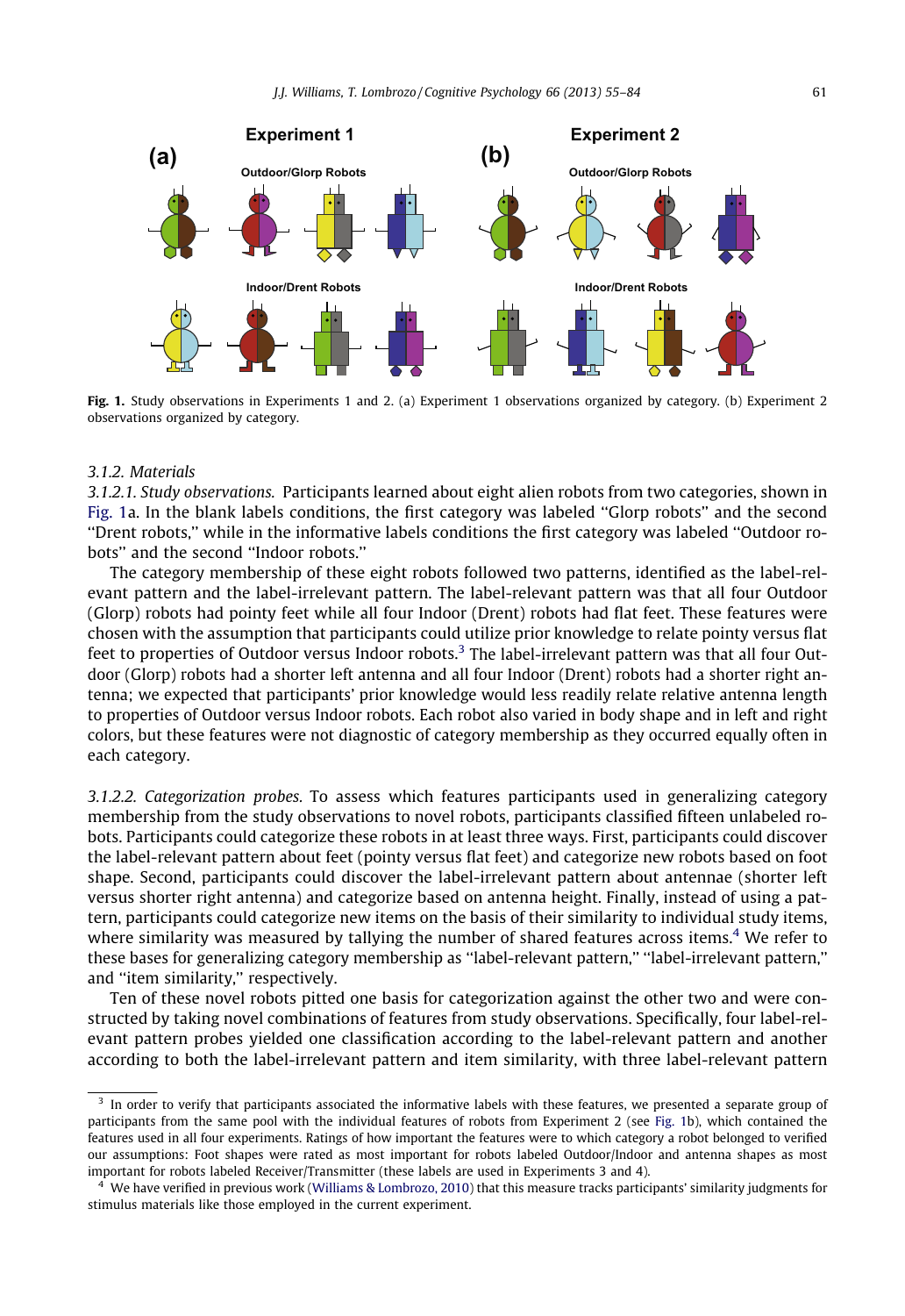probes and three item similarity probes that likewise isolated a single basis for categorization. Four additional label-relevant transfer probes also pitted the label-relevant pattern against the other two bases for generalization, but used previously unseen foot shapes that conformed to the pointy/flat pattern. Finally, there was one item for which all three bases yielded the same classification. As described later, participants' bases for generalization were inferred from patterns of classifications across these fifteen probes.

# 3.1.3. Procedure

3.1.3.1. Learning phase. Participants in both the explain and free study conditions were instructed that they would be looking at two types of robots on the planet Zarn and that they would later be tested on their ability to remember and categorize robots.

The eight study observations were shown onscreen for two minutes. The robots were presented in a scrambled order, with category membership and identifying number (1 through 8) clearly indicated for each robot. Participants in the free study conditions were told, ''Robots 1, 2, 3 and 4 are Outdoor (Glorp) robots, and robots 5, 6, 7 and 8 are Indoor (Drent) robots.'' Participants in the explain conditions were told ''Explain why robots 1, 2, 3 and 4 might be Outdoor (Glorp) robots, and explain why robots 5, 6, 7 and 8 might be Indoor (Drent) robots.'' Participants typed their explanations into a box onscreen.

# 3.1.3.2. Test phase.

3.1.3.2.1. Pattern discovery. For both the label-relevant (foot) pattern and the label-irrelevant (antenna) pattern, participants were asked if they could tell whether a robot was Outdoor (Glorp) or Indoor (Drent) by looking at its feet (antennae), and if they could, to state the difference(s) between categories.

3.1.3.2.2. Basis for categorization. The categorization probes were presented in random order, with participants categorizing each robot as Outdoor (Glorp) or Indoor (Drent).

3.1.3.2.3. Explanation self-report. To examine effects of spontaneous explanation, all participants were asked if they were trying to explain category membership while viewing the eight robots, and responded ''Yes,'' ''Maybe,'' or ''No.''

3.1.3.2.4. Additional measures. To examine whether being prompted to explain changed participants' assumptions about the likely presence of a pattern, they were asked, ''What do you think the chances are that there is one single feature that underlies whether a robot is Outdoor (Glorp) or Indoor (Drent) – a single feature that could be used to classify ALL robots?'' Participants responded on a scale from 0 to 100.

Participants were also asked to report any differences they noticed across categories and used in classification, and to rank the relative importance of each feature (feet, antennae, body, and color) in categorization. These questions were included in case participants reported unanticipated differences between categories, but as this very rarely happened the responses were redundant with the pattern discovery questions, and are not discussed further.

Participants encountered the test measures in the following order: categorization probes, probability of pattern, category differences, discovery of label-irrelevant antenna pattern, explanation self-report, discovery of label-relevant foot pattern.

# 3.2. Results

# 3.2.1. Discovery of patterns

On the pattern discovery questions, participants were credited with discovery of the label-relevant (foot) pattern and label-irrelevant (antenna) pattern if they accurately cited the corresponding diagnostic features. The primary coder's reliability was confirmed by agreement of 98% with a second coder's classification of 25% of the responses. [Fig. 2a](#page-8-0) reports discovery of the label-relevant and labelirrelevant patterns as a function of task and label type, and illustrates that discovery rates were higher for participants who explained, with the pattern most likely to be discovered dependent on the presence of informative labels.

The effects of task and label type on discovery of the *label-relevant* pattern were explored using a log-linear analysis on task (explain, free study), label type (blank labels, informative labels), and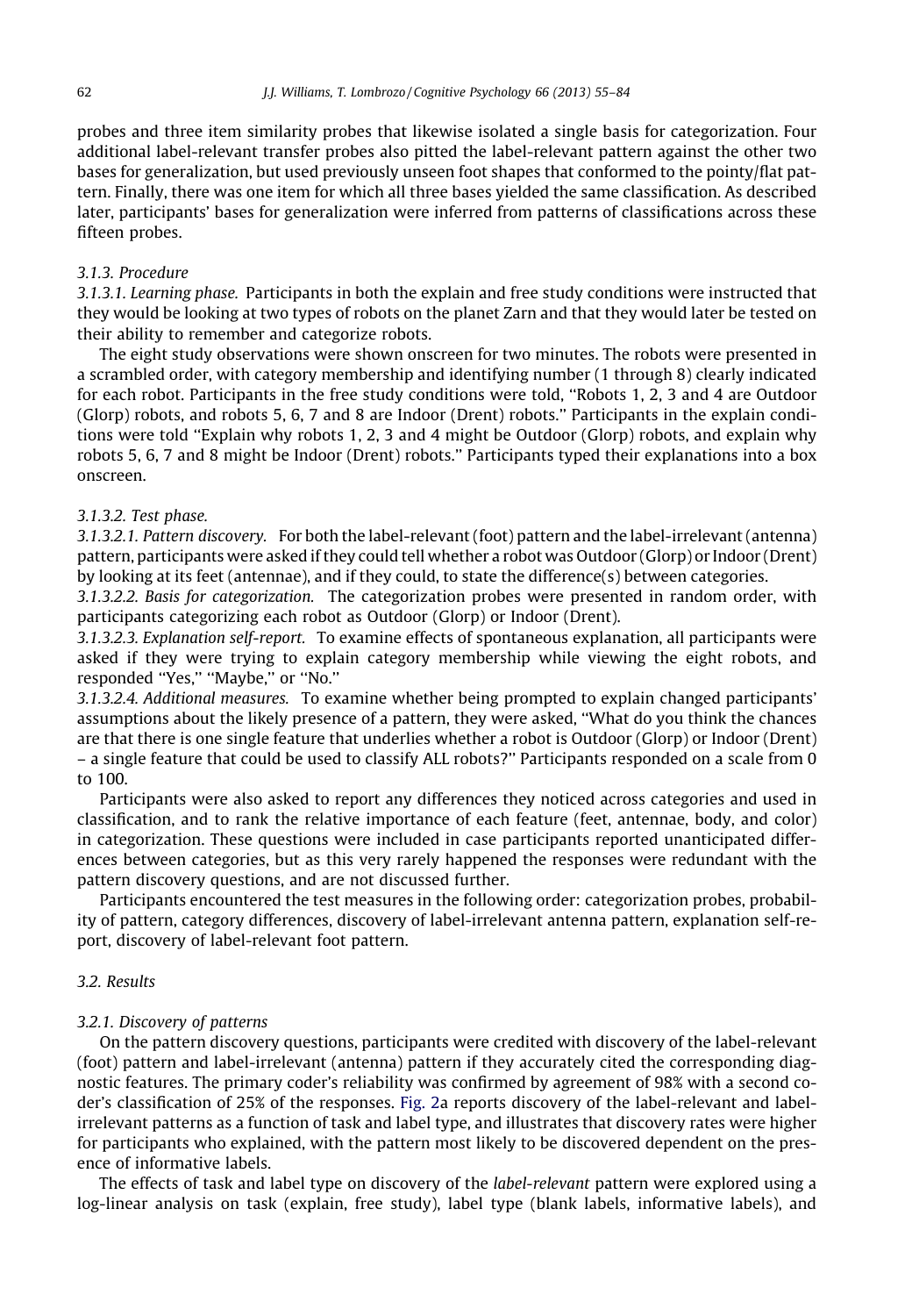<span id="page-8-0"></span>

Fig. 2. Results from Experiment  $1(a-c)$  and Experiment  $2(d-f)$ . Error bars represent one standard error of the mean in each direction. Pattern discovery (a and d): Proportion of participants who discovered the label-relevant and label-irrelevant patterns, and for Experiment 2, the additional partially reliable body shape and antenna patterns. Number of patterns discovered (b and  $e$ ): Proportion of participants who discovered no patterns, exactly one pattern, or two or more patterns. Conditional discovery (c and f): Of participants who discovered either the label-relevant or label-irrelevant pattern, the proportion that also discovered an additional pattern.

discovery of the label-relevant pattern (discovered, not discovered). This revealed an interaction between task and discovery,  $\chi^2(1, N = 407)$  = 11.65, p < 0.01, with higher discovery rates for participants who explained, as well as an interaction between label type and discovery,  $\chi^2(1, N = 407) = 11.61$ ,  $p < 0.01$ , with higher discovery rates for participants who received informative labels. However, these interactions were superseded by a three-way interaction between task, label type, and discovery,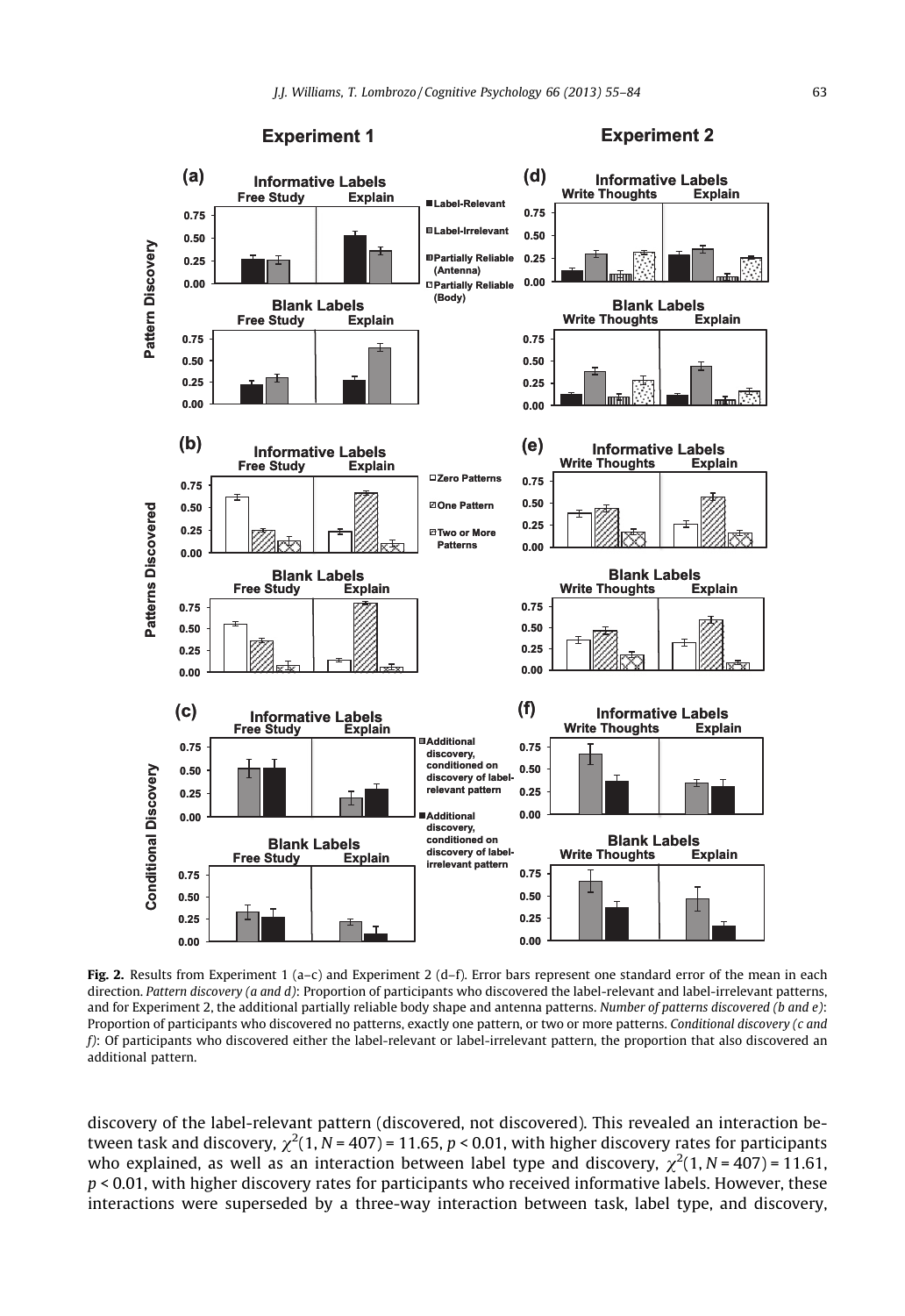$\chi^2(1, N = 407)$  = 3.98, p < 0.05: Discovery was highest among participants who explained and received informative labels. In fact, discovery of the label-relevant pattern was not significantly improved by explaining when blank labels were provided,  $\chi^2(1, N = 207)$  = 1.43, p = 0.15, nor by providing informative labels in free study conditions,  $\chi^2(1, N = 200) = 0.55$ ,  $p = 0.52$ .

A parallel analysis on discovery of the *label-irrelevant* pattern also revealed a three-way interaction with task and label type,  $\chi^2(1, N = 407) = 5.48$ , p < 0.05, superseding interactions between task and discovery,  $\chi^2(1, N = 407) = 17.39$ ,  $p < 0.001$ , and label type and discovery,  $\chi^2(1, N = 407) = 11.47$ ,  $p < 0.001$ . However, this interaction was driven by elevated discovery of the label-irrelevant pattern by participants who explained with blank labels. In fact, explaining with informative labels led to lower discovery of the label-irrelevant (antenna) pattern than explaining with blank labels,  $\chi^2(1, N = 207) = 17.98, p < 0.01.$ 

These findings suggest that explaining boosts the discovery of patterns underlying category membership, with prior knowledge influencing which pattern is discovered. When informative labels were provided, explaining boosted discovery of the label-relevant pattern. When blank labels were provided, explaining boosted discovery of the label-irrelevant pattern.

#### 3.2.2. Number of patterns discovered

[Fig. 2](#page-8-0)b indicates the proportion of participants who discovered neither pattern, exactly one pattern, or both the label-relevant and label-irrelevant patterns, and illustrates that participants in the free study conditions overwhelmingly discovered zero patterns, while those in the explain condition most often discovered exactly one, irrespective of label type.

A log-linear analysis on task (explain, free study), label type (blank, informative), and number of patterns discovered (zero, one, two) revealed interactions between number of patterns discovered and task,  $\chi^2(2, N = 407) = 80.97$ ,  $p < 0.001$ , as well as between number and label type,  $\chi^2$ (2, N = 407) = 8.53, p < 0.05. We therefore performed three separate log-linear analyses on whether or not a participant had discovered zero, one, or two patterns. Participants prompted to explain were less likely than participants in the free study conditions to discover zero patterns,  $\chi^2(1, N = 407) = 71.52$ ,  $p < 0.001$ , but more likely to discover exactly one,  $\chi^2(1, N = 407) = 74.86$ ,  $p < 0.001$ , which was also more likely among participants receiving blank labels,  $\chi^2(1, N = 407)$  = 7.64, p < 0.01. There was no effect of explanation on discovering two patterns, although there was a marginal effect of label type,  $\chi^2(1, N = 407)$  = 3.50, p = 0.062, with informative labels increasing discovery of two patterns.

These results confirm the importance of explaining in pattern discovery, but it is notable that explaining did not boost the discovery of multiple patterns, instead driving participants to discover a pattern.

#### 3.2.3. Conditional pattern discovery

We additionally examined the discovery rate for one pattern given discovery of the other, which we call ''conditional discovery'' (see [Fig. 2](#page-8-0)c). Log-linear analyses were performed with task and label type crossed against (1) discovery of the label-irrelevant pattern given discovery of the label-relevant pattern (i.e., discovered label-relevant pattern, discovered both patterns) and (2) discovery of the labelrelevant pattern given discovery of the label-irrelevant pattern (i.e., discovered label-irrelevant pattern, discovered both patterns).

Among participants who discovered the label-relevant pattern, the probability of also discovering the label-irrelevant pattern was lower in the explain than free study conditions, as revealed by a task by discovery interaction,  $\chi^2(1, N = 42) = 7.10$ ,  $p < 0.01$ . And among those who discovered the labelirrelevant pattern, those in the explain conditions were less likely to have also discovered the labelrelevant pattern,  $\chi^2(1, N = 69)$  = 6.73, p < 0.01. In other words, relative to free study, participants in the explain conditions who discovered either pattern were less likely to discover a second pattern. In addition, those in the informative labels conditions who discovered the label-irrelevant pattern were more likely to have also discovered the label-relevant pattern,  $\chi^2(1, N = 200)$  = 11.88, p < 0.01), which was driven primarily by the free study-informative labels condition. No other effects were significant.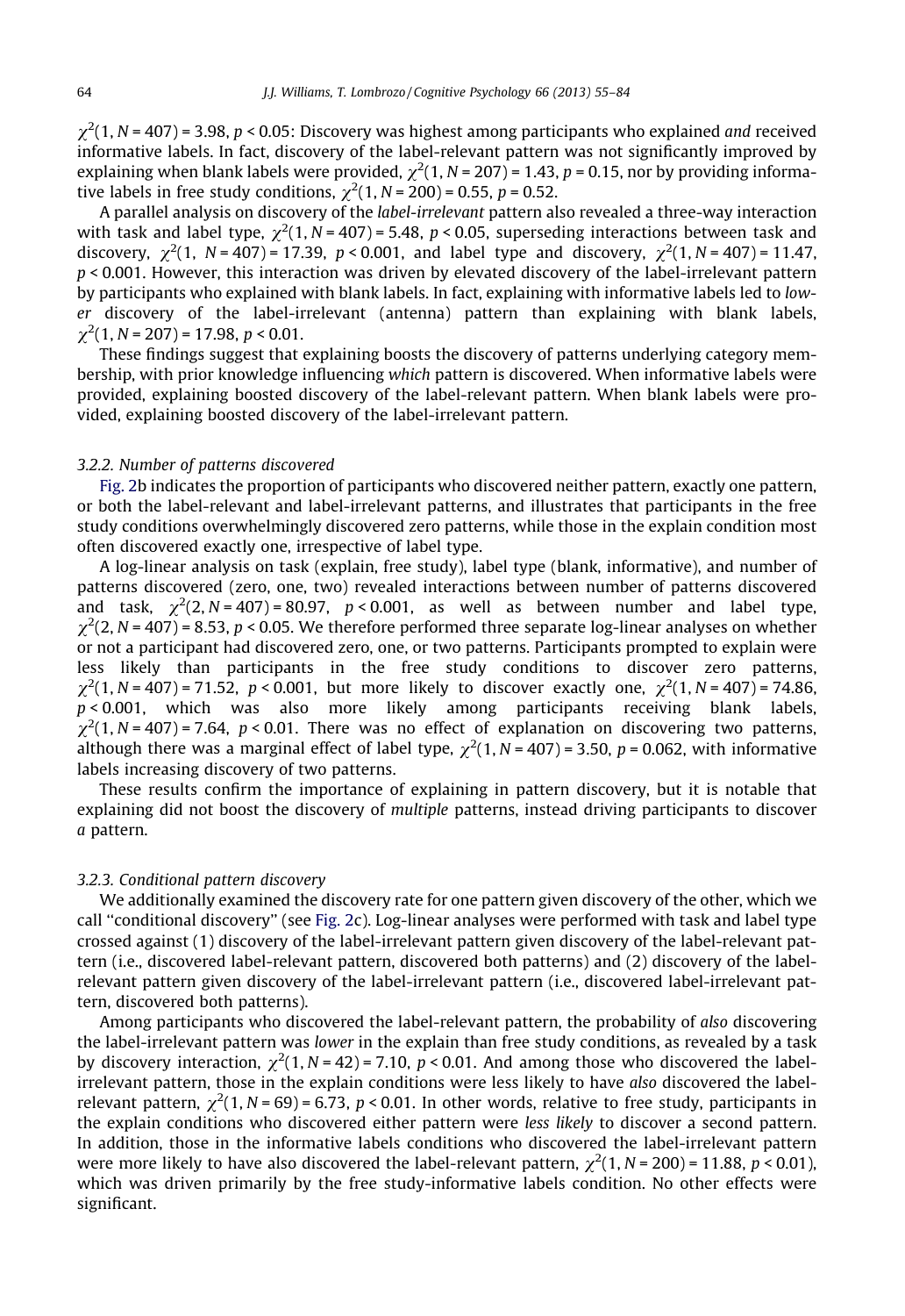These findings reinforce the idea that explaining has selective effects, and even suggest that explaining can hinder discovery under some conditions.

#### 3.2.4. Basis for categorization

Participants' basis for generalizing category membership to new robots was inferred from classification of the categorization probes – specifically, whether there were more judgments consistent with use of the label-relevant pattern, the label-irrelevant pattern, or item similarity, with ties coded as 'other.' Table 1 reports the proportion of participants classified as using each basis for categorization.

Effects of explanation were first analyzed with a log-linear test with three factors: task (explain, free study), label type (informative, blank), and basis for categorization (label-relevant pattern, label-irrelevant pattern, item similarity). This analysis revealed interactions between task and basis,  $\chi^2(3, N = 407) = 92.02$ ,  $p < 0.0001$ , as well as between label type and basis,  $\chi^2(3, N = 407) = 17.34$ , p < 0.001, with a marginal three-way interaction,  $\chi^2(3. N = 407)$  = 6.89, p = 0.07. To interpret these effects we performed log-linear analyses on task, label type, and each individual basis for categorization (target basis versus all others). Overall, the results paralleled those for discovery. Explaining interacted with the provision of informative labels to promote use of the label-relevant pattern,  $\chi^2(1, N = 407) = 7.27$ ,  $p < 0.01$ , superseding the effects of explanation,  $\chi^2(1, N = 407) = 4.98$ ,  $p < 0.05$ , and prior knowledge,  $\chi^2(1, N = 407) = 4.21$ ,  $p < 0.05$ . Task and label type also interacted with use of the label-irrelevant pattern,  $\chi^2(1, N = 407) = 7.18$ ,  $p < 0.05$ , with significant effects of task,  $\chi^2(1, N = 407)$  = 17.39, p < 0.001, and label type,  $\chi^2(1, N = 407)$  = 11.47, p < 0.01. One additional finding of note was that participants in the free study conditions were significantly more likely to generalize category membership by item similarity,  $\chi^2(1, N = 407) = 3.90$ ,  $p < 0.05$ . No other effects were significant.

These findings mirror those for pattern discovery very closely, and could thus simply reflect the consequences of discovery. Alternatively, they could reflect independent effects of explanation and prior knowledge on how patterns are generalized. Effects of generalization that were not attributable to the consequences of discovery could in principle be detected by restricting analyses to just those participants who discovered both patterns. However, discovery of both patterns was sufficiently low to preclude a statistically reliable analysis (log-linear analysis typically requires that there be no fewer than five observations per cell). We revisit this question in Experiments 3 and 4, where we examine the effect of explanation on generalization more directly.

#### 3.2.5. Self-reported explanation

Participants were credited with explaining if they answered "yes" to the explanation self-report question, resulting in the following rates of self-reported explanation: 65% for free study/blank labels, 88% for explain/blank labels, 58% for free study/informative labels, and 82% for explain/informative labels. A significantly higher proportion of participants reported self-explaining after receiving explain than free study prompts,  $\chi^2(1, N = 407) = 26.79$ ,  $p < 0.001$ , although self-reported explanation was still considerable in free study. Label type did not impact self-reported explanation,  $\chi^2(1, N = 407) = 1.21$ ,  $p = 0.162$ .

To examine the relationship between spontaneous explanation, pattern discovery, and generalization, we replicated the previous analyses, examining only the free study conditions and replacing the variable of ''task'' with ''self-reported explanation.'' [Table 2](#page-11-0) reports the data relevant to this analysis.

#### Table 1

Proportion of participants classified as using each basis for categorization in Experiment 1.

| Pattern use                     | Blank labels |         | Informative labels |         |
|---------------------------------|--------------|---------|--------------------|---------|
|                                 | Free study   | Explain | Free study         | Explain |
| Label-relevant (100% feet)      | 0.36         | 0.32    | 0.30               | 0.61    |
| Label-irrelevant (100% antenna) | 0.21         | 0.60    | 0.16               | 0.30    |
| Item similarity                 | 0.42         | 0.07    | 0.50               | 0.07    |
| Other                           | 0.01         | 0.01    | 0.04               | 0.02    |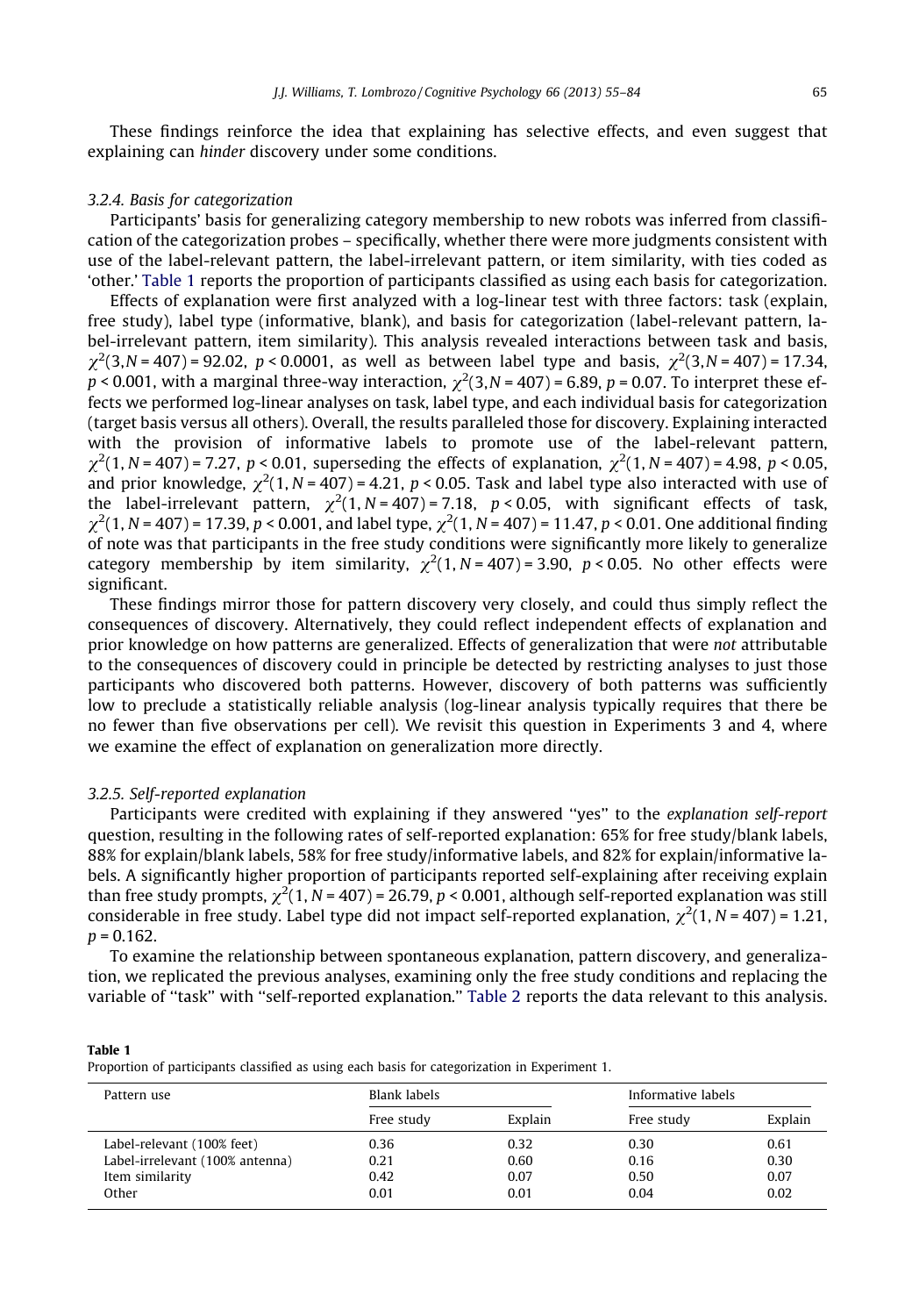#### <span id="page-11-0"></span>Table 2

Proportion of participants discovering each pattern in the free study conditions from Experiment 1 as a function of label type and self-reported explanation.

| Pattern discovered              | Blank labels                   |      | Informative labels |      |
|---------------------------------|--------------------------------|------|--------------------|------|
|                                 | Reported seeking explanations? |      |                    |      |
|                                 | No                             | Yes  | No                 | Yes  |
| <b>Both</b>                     | 0.04                           | 0.06 | 0.03               | 0.14 |
| Label-relevant (100% foot)      | 0.13                           | 0.28 | 0.21               | 0.38 |
| Label-irrelevant (100% antenna) | 0.14                           | 0.39 | 0.03               | 0.29 |
| Neither                         | 0.61                           | 0.28 | 0.69               | 0.29 |

Overall, the pattern of results for self-reported explanation paralleled the previous findings and suggest that spontaneous explanation in the free study condition had similar effects to prompted explanation. Specifically, all two-way interactions from the analyses above (Sections 3.2.1 and 3.2.4) reached significance ( $ps < .01$ ), but the three-way interactions did not.<sup>5</sup> In particular, the key interaction between explanation, label type, and discovery of the label-relevant pattern was not significant  $(p = .15)$ , and that for explanation, label type, and use of the label-relevant pattern as a basis for categorization was marginal ( $p = .06$ ). This could be due to the smaller number of participants and reduced statistical power in these analyses.

# 3.2.6. Probability of pattern

Judgments of the probability that there was a single pattern underlying the category membership of all robots was (as expected) higher for participants who discovered a pattern (75%) than those who did not (36%),  $t(405) = 12.60$ ,  $p < 0.001$ ,  $d = 1.29$ . For participants who did not discover a pattern, a task by label type ANOVA with probability judgments as a dependent variable did not reveal significant effects of label type (blank labels:  $M = 32\%$ ,  $SD = 28\%$ ; informative labels:  $M = 41\%$ ,  $SD = 30\%$ ;  $F(1,150) = 2.68$ ,  $p > 0.10$ ), or of task (explain:  $M = 45\%$ ,  $SD = 31\%$ ; free study:  $M = 34\%$ ,  $SD = 28\%$ ;  $F(1,150) = 3.40$ ,  $p = 0.07$ ), suggesting that effects of task on discovery were driven by engaging in explanation, and were not merely the result of task demands, such as inferences about the category structure resulting from the instruction to explain.

### 3.2.7. Summary

Experiment 1 found that generating explanations interacted with the provision of informative labels to promote discovery of the label-relevant pattern. When blank labels were provided, explaining again interacted with label type, but in promoting discovery of the label-irrelevant pattern. In other words, explaining increased the rate at which participants discovered a pattern underlying category membership, but which pattern was discovered depended on the kinds of labels presented and their relationship to prior knowledge. These findings were closely mirrored by those concerning participants' bases for generalizing category membership to novel items, with suggestive evidence that spontaneous explanation in the free study conditions produced similar effects.

<sup>&</sup>lt;sup>5</sup> Self-reported explanation was related to both discovering the label-relevant pattern,  $\chi^2(1, N = 407) = 8.64$ ,  $p < 0.01$ , and using it as a basis for categorization,  $\chi^2(1, N = 407) = 8.05$ , p < 0.01. Informative labels similarly increased discovery,  $\chi^2(1, N = 407) =$ 14.05,  $p < 0.01$ , and use,  $\chi^2(1, N = 407) = 7.10$ ,  $p < 0.01$ , of the label-relevant pattern. However, the interaction between selfreported explanation, prior knowledge, and discovery of the label-relevant pattern did not reach significance as it did for the previous analysis of explanation,  $\chi^2(1, N = 407) = 2.12$ , p = 0.15, nor did the interaction for basis use,  $\chi^2(1, N = 407) = 3.67$ , p = 0.06. The analysis for the label-irrelevant pattern found that self-reported explaining was associated with higher discovery,  $\chi^2(1, N = 407) = 16.63$ ,  $p < 0.001$ , and use in categorization,  $\chi^2(1, N = 407) = 7.84$ ,  $p < 0.01$ , and when informative labels were provided both discovery,  $\chi^2(1, N = 407) = 10.46$ ,  $p < 0.01$ , and use in categorization,  $\chi^2(1, N = 407) = 12.52$ ,  $p < 0.01$ , were lower. However, the interactions of explanation and informative labels with discovery and use were not significant (discovery:  $\chi^2(1, N = 407) = 3.75$ , p = 0.06; use in generalization:  $\chi^2(1, N = 407) = 0.024$ , p = 0.88). A third analysis involving the use of itemsimilarity in generalizing category membership revealed that reliance on item-similarity was lower when participants selfreported explaining,  $\chi^2(1, N = 407) = 30.71$ ,  $p < 0.01$ , replicating the previous findings.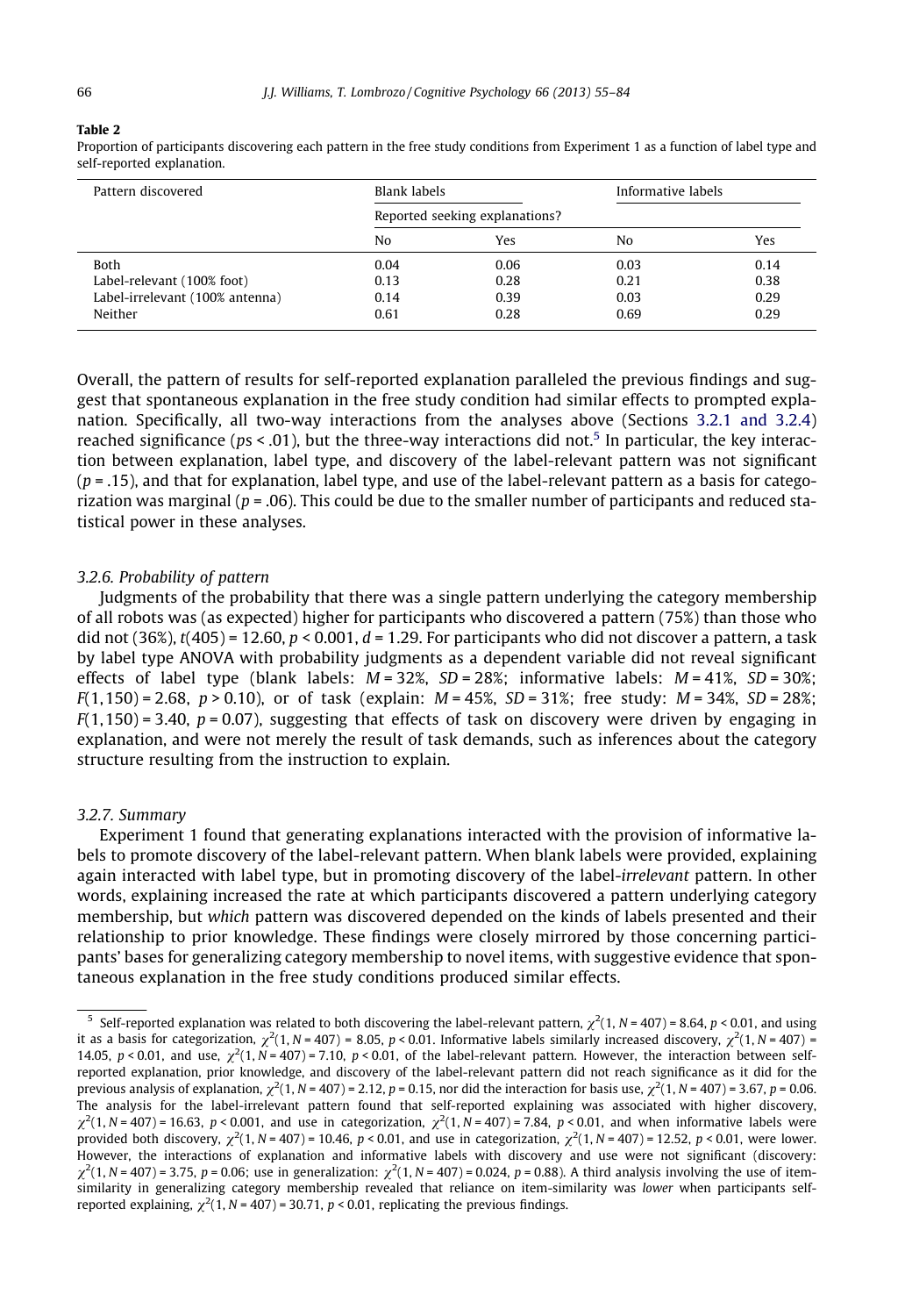These findings not only suggest that explaining increases the extent to which participants recruit prior knowledge to guide discovery, but additionally bear on the selectivity of explanation's effects. While explaining increased the rate at which participants discovered one pattern, it had no beneficial effect – and in fact may have hindered – the discovery of a second pattern.

# 4. Experiment 2

Experiment 2 extended the findings from Experiment 1 in two important ways. First, the experiment compared a prompt to explain to a more demanding control condition: Participants were prompted to type their thoughts onscreen as they studied category members in the learning phase. This tests an alternative interpretation of the findings from Experiment 1: that effects of a prompt to explain resulted from greater engagement, the need to articulate thoughts in language, or some other consequence of generating written text during learning.

Second, to provide a more stringent test of whether explaining in fact fails to influence or even impairs additional discovery beyond a single pattern, we increased the number of additional patterns from one to three. In addition to a label-relevant pattern and a label-irrelevant pattern that accounted for all observations (100% patterns), the study materials included two patterns that accounted for six out of eight observations (75% patterns).

# 4.1. Methods

# 4.1.1. Participants

Five-hundred-and-fifty-four members of the Amazon Mechanical Turk workplace participated online for monetary compensation. Participation was restricted to users from the United States.

#### 4.1.2. Materials and procedure

4.1.2.1. Study observations. Study observations were modified from those in Experiment 1 (see [Fig. 1\)](#page-6-0) so that body shape (round versus square) and antenna length were each partially diagnostic of category membership. Each feature accounted for six of eight study observations (75%), generating a 75% body pattern and a 75% antenna pattern, respectively. Foot shape served as a label-relevant pattern that accounted for all observations (100% foot pattern), with arm configuration as a new label-irrelevant pattern for all eight robots (100% arm pattern). The arms were either matching (both pointing up or down at the same angle) or mismatching (one pointing up and one pointing down).

4.1.2.2. Learning phase. As in Experiment 1, participants studied the image of all eight robots for exactly two minutes, with one group prompted to explain why robots 1–4 might be Outdoor (Glorp) robots and robots 5–8 might be Indoor (Drent) robots, as in Experiment 1. However, in the write thoughts control condition, participants received the following prompt: ''Write out your thoughts as you study and learn to categorize robots 1, 2, 3, 4 as Outdoor (Glorp) robots and robots 5, 6, 7, 8 as Indoor (Drent) robots.'' In both conditions participants then typed responses onscreen.

4.1.2.3. Test phase. After study participants were asked whether they could tell which category a robot belonged to by looking at its antennae, arms, body, and/or feet, responding ''Yes,'' ''Maybe,'' or ''No.'' If they indicated ''Yes'' or ''Maybe,'' they were asked to state how the categories differed.

# 4.2. Results and discussion

### 4.2.1. Discovery of patterns

[Fig. 2](#page-8-0)d indicates the proportion of participants who discovered each of the four patterns as determined by a response of ''Yes'' or ''Maybe'' as to whether the corresponding features differed across categories. A log-linear analysis on task (explain, write thoughts), label type (blank, informative) and discovery of the label-relevant pattern (discovered, not discovered) revealed a three-way interaction,  $\chi^2(1, N = 554) = 5.31$ , p < 0.05, which superseded the effects of task,  $\chi^2(1, N = 554) = 7.00$ , p < 0.01, and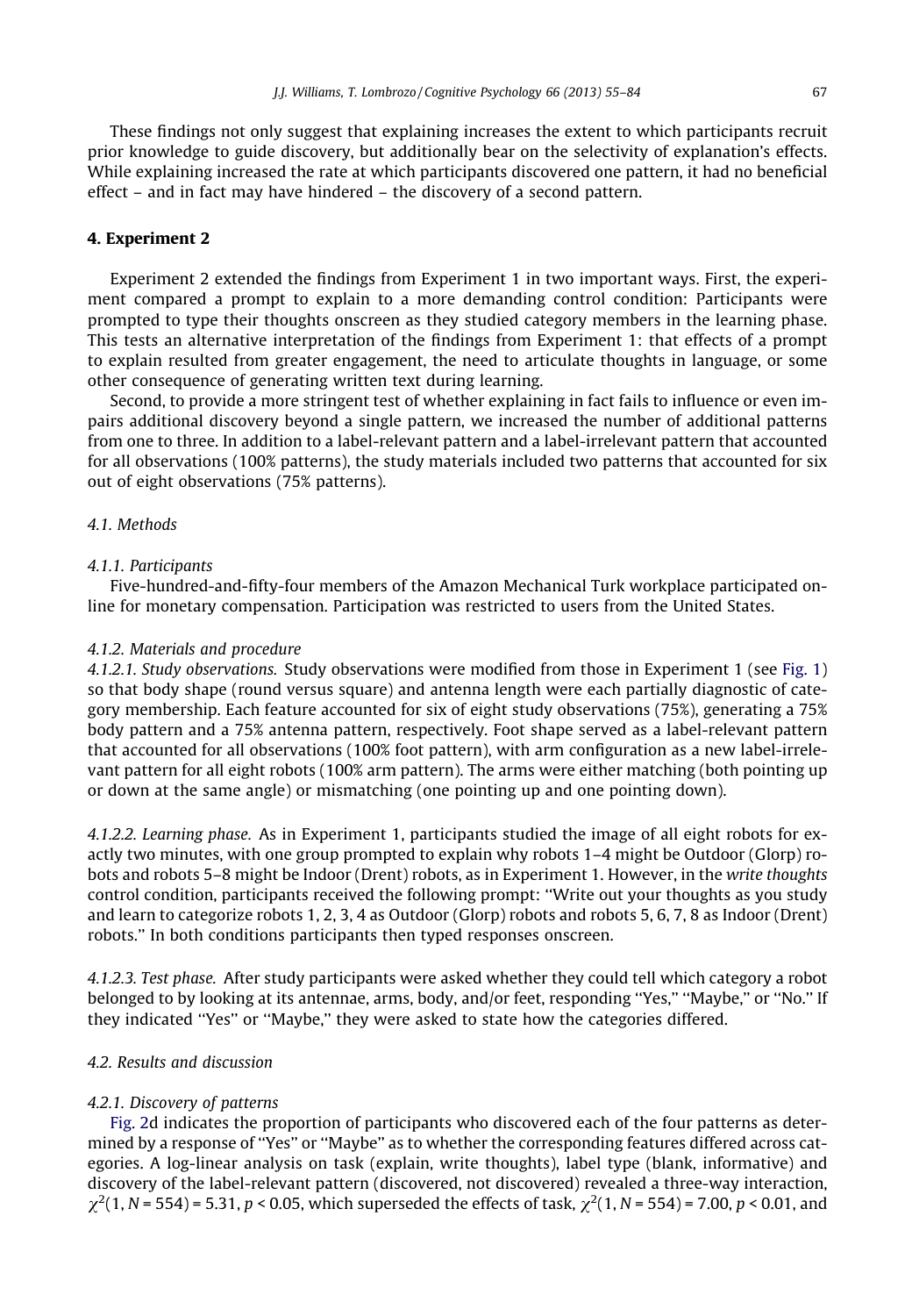label type,  $\chi^2(1, N = 554)$  = 8.64, p < 0.01. As in Experiment 1, discovery of the label-relevant pattern was highest when participants explained and were provided with informative labels.

Similar log-linear analyses involving task and label type were carried out for the label-irrelevant pattern, the antenna pattern, and the body shape pattern. Blank labels led to greater discovery of the label-irrelevant pattern than informative labels,  $\chi^2(1, N$  = 554) = 5.02, p < 0.05. In addition, discovery of the body shape pattern was higher in the write thoughts than explain conditions,  $\chi^2(1, N = 554)$  = 5.97, p < 0.05. No other effects were significant.

Despite a more demanding control condition, these results replicate the key finding from Experiment 1 that explanation and prior knowledge interact to guide discovery of a label-relevant pattern.

#### 4.2.2. Number of patterns discovered

[Fig. 2e](#page-8-0) indicates the proportion of participants who did not discover any patterns, who discovered exactly one pattern, or who discovered multiple patterns (two or more). A log-linear analysis on task (explain, write thoughts), label type (informative, blank), and number of patterns discovered (none, one, multiple) revealed effects of task,  $\chi^2(1, N = 554) = 16.22$ ,  $p < 0.01$ , and label type,  $\chi^2(1, N = 554)$  = 13.44, p < 0.01, on how many patterns were discovered. The effect of task and label type on each discovery outcome was therefore examined using three further log-linear analyses. Participants in the write thoughts conditions were more likely to fail to discover any patterns,  $\chi^2(1, N = 554)$  = 3.88, p < 0.05, while those in the explain conditions were more likely to discovery exactly one pattern,  $\chi^2(1, N = 554) = 9.30$ ,  $p < 0.01$ . However, engaging in explanation and writing thoughts did not differ significantly in promoting discovery of multiple patterns,  $\chi^2(1, N = 554)$  = 2.76, p = 0.10. There were no additional significant effects.

# 4.2.3. Conditional pattern discovery

[Fig. 2f](#page-8-0) indicates the probability of having discovered *another* pattern given that the label-relevant pattern or the label-irrelevant pattern was discovered. Given discovery of the label-relevant (foot) pattern, participants in the explain conditions were less likely to discover additional patterns than those in the control conditions,  $\chi^2(1, N = 88) = 6.05$ ,  $p < 0.05$ . Similarly, given discovery of the label-irrelevant (arm) pattern, participants in the explain conditions were less likely than control participants to discover additional patterns,  $\chi^2(1, N = 203)$  = 4.56, p < 0.05. There were no other significant effects (all  $ps > 0.10$ ).

These findings again mirror Experiment 1: A prompt to explain did not boost discovery of additional patterns, and in fact lowered the probability that participants would discover another pattern given that either the label-relevant or label-irrelevant pattern was discovered.

### 4.2.4. Written responses

Because all participants in Experiment 2 were prompted for written responses, we could compare these to see whether the explain and write thoughts conditions were effectively matched in terms of overall engagement and attention to category labels, which should roughly be tracked by response length and mention of category labels, respectively. Some participants left responses blank and are not included in these analyses; The proportion of participants who left items blank did not differ significantly across the explain (15.9%) and the write thoughts conditions (22.2%),  $\chi^2(1, N = 554) = 3.55$ ,  $p = 0.06$ .

A task by label type ANOVA on the number of words per response revealed that response length did not differ significantly between the explain conditions ( $M = 18.1$  words,  $SD = 11.0$ ) and the write thoughts conditions ( $M = 19.5$  words,  $SD = 12.5$ ),  $F(1,443) = 1.51$ ,  $p = 0.22$ . However, participants wrote more when provided with informative labels ( $M = 20.0$  words,  $SD = 12.6$ ) than with blank labels  $(M = 17.4$  words,  $SD = 10.1$ ),  $F(1,443) = 5.27$ ,  $p < 0.05$ . There were no other significant results.

A log-linear analysis found that the proportion of participants who mentioned one or more category labels was not significantly influenced by explaining versus writing out thoughts (explain: 64%; write thoughts: 58%;  $\chi^2(1, N = 447) = 1.14$ ,  $p = 0.29$ ). However, for participants in both study conditions, informative labels were mentioned more frequently than blank labels (informative: 67%; blank: 55%;  $\chi^2(1, N = 447) = 6.78$ ,  $p < 0.01$ ). These findings make it unlikely that the effects of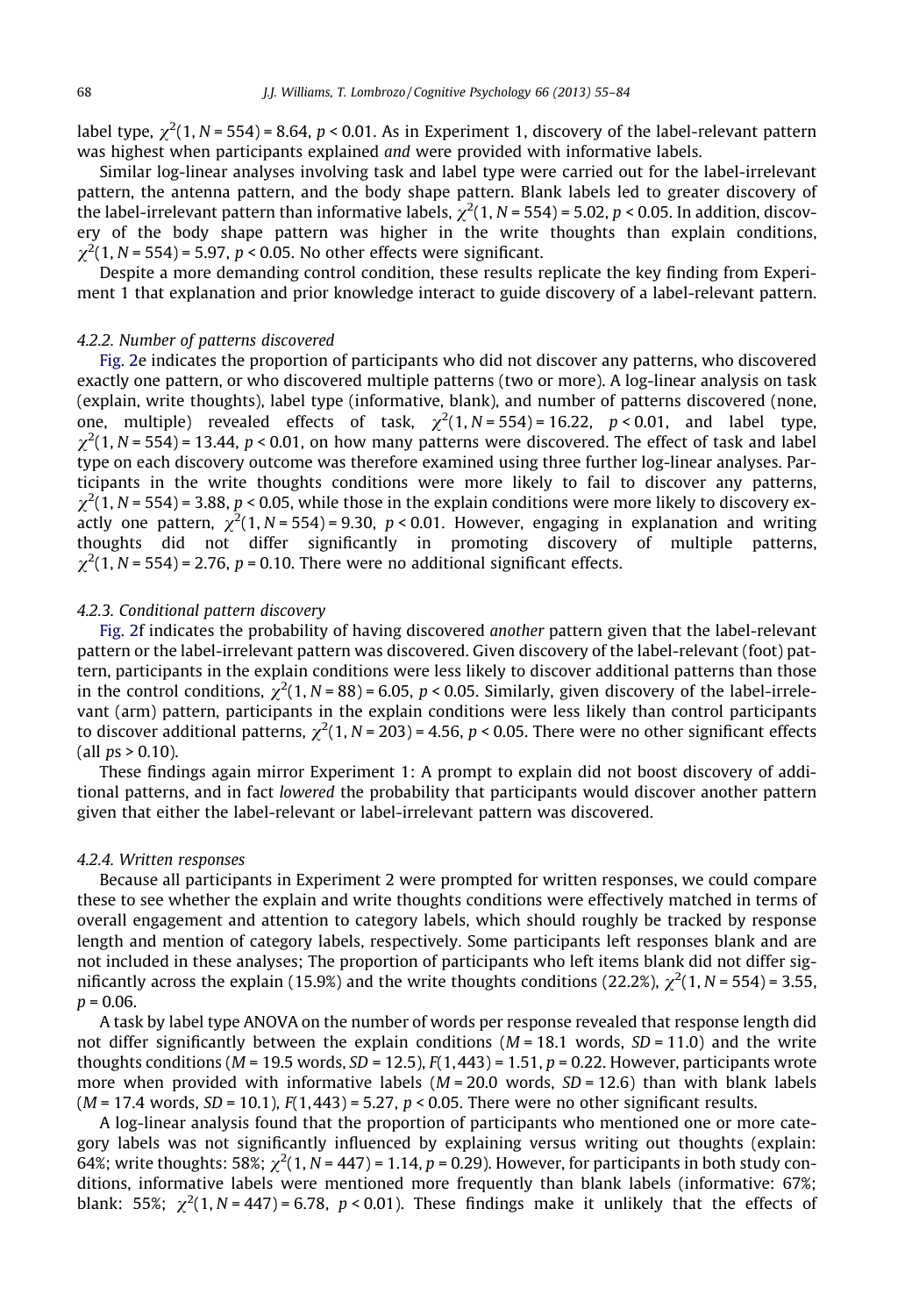explanation documented above can be attributed to verbalization, greater engagement with the task, or greater attention to category labels.

#### 4.2.5. Summary

Experiment 2 replicated the key findings from Experiment 1 with a more demanding control condition (''write thoughts'') that was well matched in terms of engagement and attention to category labels, and with a more complex category structure involving additional patterns. The findings nonetheless support the claim that explanation increases the extent to which learners consult prior knowledge in learning, and that explanation has relatively selective effects rather than producing a global or all-purpose boost to learning.

# 5. Experiment 3

Experiments 1 and 2 provide evidence that explaining magnifies the role of prior knowledge in pattern discovery, with additional effects (measured in Experiment 1) on how patterns are generalized to novel category members. However, this raises the question of whether explanation's role in generalization is simply a consequence of its role in discovery [\(Lombrozo & Gwynne, submitted for publica](#page-28-0)[tion](#page-28-0); [Rehder, 2006; Sloman, 1994](#page-28-0)). Does explaining guide generalization directly, even when it confers no advantage for discovery? To address this question we modified the study materials to increase the rate of discovery and to directly evaluate effects of explanation and prior knowledge on generalization when multiple patterns are discovered.

Experiment 3 also went beyond the preceding experiments in three notable ways. First, to more directly assess whether explanation changes the role of prior knowledge in assessing a candidate pattern's scope, the experiment included additional measures of generalization that corresponded more closely to how broadly a pattern was extended. Participants still classified novel items that pitted patterns against each other, thus tracking the diagnosticity of different features. But Experiment 3 also asked participants how frequently each pattern-related feature occurred in members of each category – a measure of category validity, or the probability of a feature given category membership. This provides an additional and potentially more direct measure of beliefs concerning a pattern's scope than binary classifications. Second, Experiment 3 counterbalanced whether feet or antennae featured in the label-relevant pattern (and therefore what the informative labels were), ensuring that our findings did not result from a unique property of the foot pattern or the Indoor/Outdoor labels. And finally, the study observations were modified to create uncertainty about whether the labelrelevant pattern subsumed all of the observed cases, allowing us to assess whether explaining recruits prior knowledge in generalization even when prior knowledge conflicts with an alternative cue to scope: the number of explained examples to which a pattern is known to apply.

# 5.1. Methods

# 5.1.1. Participants

Two-hundred-fifty-eight UC Berkeley undergraduates participated in the lab for course credit and 285 members of the Amazon Mechanical Turk workplace from the United States participated online for monetary compensation, yielding a total of 543 participants.

# 5.1.2. Materials

The adapted robots are shown in [Fig. 3,](#page-15-0) and were modified from Experiment 1 to facilitate discovery of the antenna and foot patterns: All members of a given category were given the same feet and antennae shapes, the size of these features was increased to make them more salient, and the features were changed to solid black. To manipulate uncertainty concerning the patterns' scope, the features for one of the patterns (which in the informative labels condition would always be the label-relevant pattern) were only shown for three of the four robots in each category, with the feature for the fourth item in each category hidden behind a box labeled ''unknown.'' As a result the label-irrelevant pattern subsumed eight out of eight observations (100%), while the label-relevant pattern only applied to six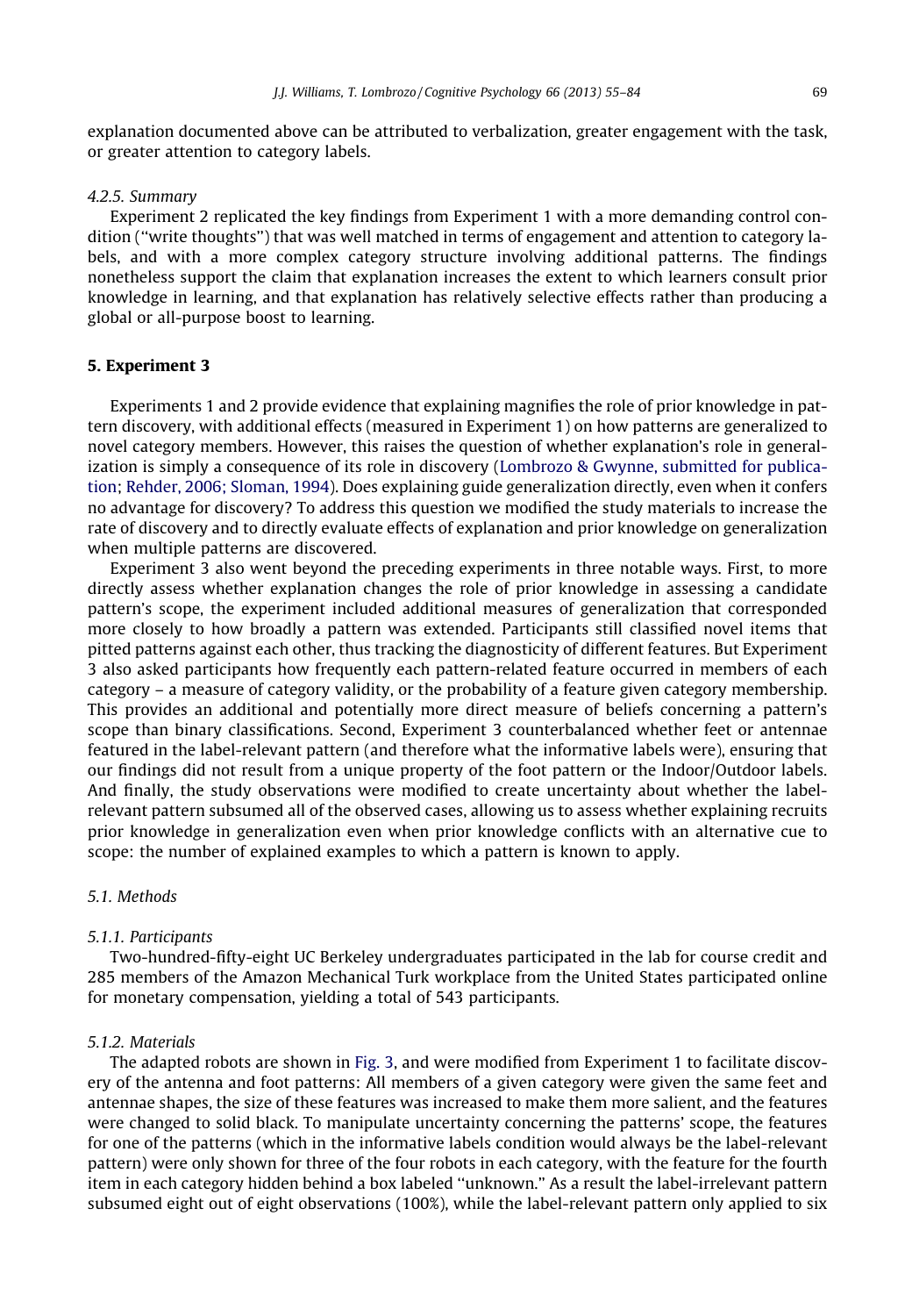<span id="page-15-0"></span>

Fig. 3. Study observations from Experiment 3: (a) when the foot pattern was the label-relevant pattern and (b) when the antenna pattern was the label-relevant pattern.

out of eight observations (75%) with certainty. We counterbalanced across two sets of materials: (1) the informative labels were ''Indoor/Outdoor'' and feet figured in the label-relevant pattern (Fig. 3a), or (2) the informative labels were ''Receiver/Transmitter'' and antennae figured in the label-relevant pattern (Fig. 3b).

''Glorp/Drent'' labels were used in all blank labels conditions. Although the labels were not informative with respect to either pattern, we counterbalanced materials to match the informative labels conditions. This means that in the blank labels condition the ''label-relevant pattern'' refers to the pattern with potentially narrower scope (two relevant features ''unknown'') and ''label-irrelevant'' to the pattern that applied to all study examples.

### 5.1.3. Procedure

The learning phase was identical to Experiments 1 and 2, except that participants were informed before study that information that was not known about the robots would be indicated with an ''unknown'' box, and the robots were displayed by category to facilitate pattern discovery (exactly as in Fig. 3). After the learning phase participants were informed that the robots they had seen were just eight of the thousands on planet ZARN and made the following judgments. The order of these blocks was randomly chosen and did not have any effect in later analyses.

5.1.3.1. Pattern discovery. Participants responded ''Yes,'' ''Maybe,'' or ''No'' as to whether there were differences in the feet, antennae, and colors of robots in each category. They also reported these differences and indicated how many of the eight study robots exhibited these differences.

5.1.3.2. Basis for categorization. The original image with the study observations was reproduced on screen during classification to eliminate memory demands. Participants classified two novel robots for which the label-irrelevant and label-relevant patterns generated opposite classifications. For example, one item involved pointy feet (associated with Outdoor/Receiver/Glorp) paired with a shorter left antenna (associated with Indoor/Transmitter/Drent). The robot's face and body were concealed by an ''unknown'' box such that only the antennae and feet were visible. Confidence ratings on a scale from 1 (not at all confident) to 7 (extremely confident) were also collected.

5.1.3.3. Beliefs about pattern scope. The original image with the study observations was reproduced on screen and a robot that was identified as novel was presented behind an ''unknown'' box such that only a single feature was visible. For each of the features (a pair of antennae with a shorter left side, a pair of antennae with a shorter right side, triangle feet, or square feet) participants were asked: (1) ''Out of every 100 Outdoor (Receiver/Glorp) robots on ZARN, how many do you think have antennae (feet) like the robot above?'' (2) ''Out of every 100 Indoor (Transmitter/Drent) robots on ZARN, how many do you think have antennae (feet) like the robot above?'' Responses were made on a scale from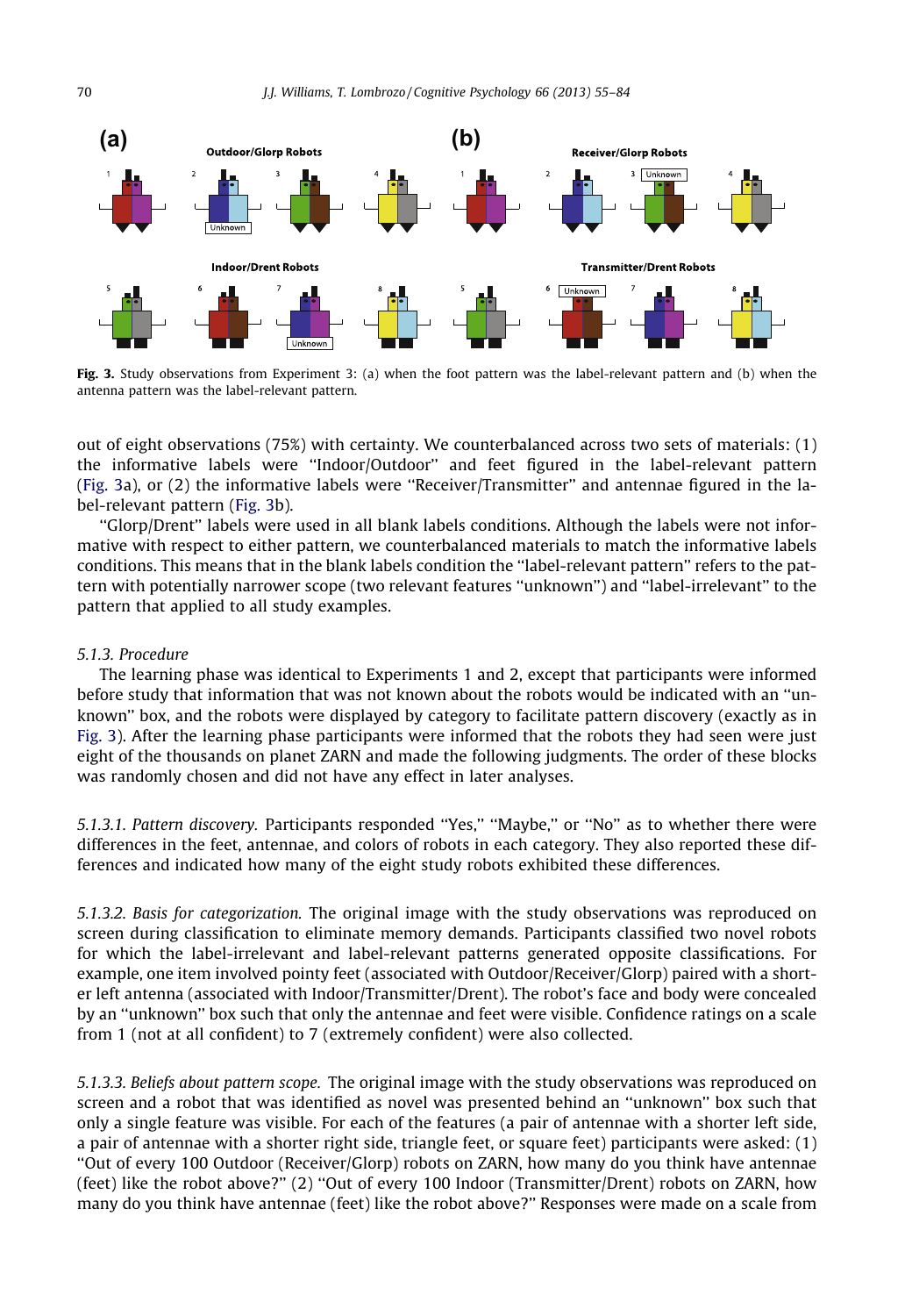<span id="page-16-0"></span>

Fig. 4. Extent to which the label-relevant pattern was used as a basis for generalizing category membership, as a function of task and label type, in Experiments 3 and 4. (a) Proportion of classifications consistent with label-relevant pattern in Experiment 3. (b) Average classification rating in Experiment 4, where higher numbers on 1–6 scale indicate greater consistency with the label-relevant pattern. Error bars correspond to one standard error of the mean.

0 to 100. An identical block of transfer questions included four features that were novel antennae and feet following the same abstract patterns: shorter right/left antenna and pointy/flat feet.

# 5.2. Results and discussion

#### 5.2.1. Pattern discovery

The majority of participants discovered both patterns: Only 11% of participants reported that there were no feature differences across categories. Task and label type had no significant effects on whether participants reported that they did not detect any differences (all ps > 0.10, free study/blank labels, 12%; explain/blank labels, 11%; free-study/informative labels, 13%; explain/informative labels, 8%). These participants are included in subsequent analyses, as excluding them did not change the results.

A majority of participants reported differences in color (80%), with no effect of condition. Participants noticed that the label-relevant pattern applied to six observations and the label-irrelevant pattern to eight (these were the modal responses), with no significant effects of condition (all  $ps > 0.10$ ).

## 5.2.2. Basis for categorization

High rates of discovery made it possible to examine the effects of explanation on the selection of patterns as a basis for categorization. Fig. 4a indicates the proportion of novel robots (out of two) classified by using the label-relevant pattern as opposed to the competing label-irrelevant pattern. An AN-OVA with this proportion as a dependent measure and task (explain, free study) and label type (informative, blank) as between-subjects factors revealed a significant interaction between task and label type,  $F(1,539) = 3.92$ ,  $p < 0.05$ , which superseded main effects of task,  $F(1,539) = 6.05$ ,  $p < 0.05$ , and label type,  $F(1,539) = 7.51$ ,  $p < 0.01$ . Participants who explained with informative labels privileged the label-relevant pattern to a greater degree than those in any other condition (the explain/blank labels condition,  $t(262) = 3.30$ ,  $p < 0.01$ ,  $d = 0.41$ , the free study/informative labels condition,  $t(260) = 2.98$ ,  $p < 0.01$ ,  $d = 0.37$ , and the free study/blank labels condition,  $t(267) = 3.77$ ,  $p < 0.001$ ,  $d = 0.46$ ).

While there were additional effects of population and materials, neither factor interacted with the variables of interest, nor did including them in analyses change the significance of reported results.<sup>6</sup>

<sup>6</sup> The effect of population was as follows: Lab participants tended to generalize the label-relevant pattern more than online participants,  $t(541) = 2.70$ ,  $p < 0.01$ ,  $d = 0.23$ . There was also an effect of materials: The label-relevant pattern was more likely to be generalized when the pattern and labels concerned feet than when they concerned antennae,  $t(541) = -2.77$ ,  $p < 0.01$ ,  $d = -0.24$ . However, including population and materials as factors in the reported analysis did not alter the statistical conclusions or reveal any interactions with task or label type.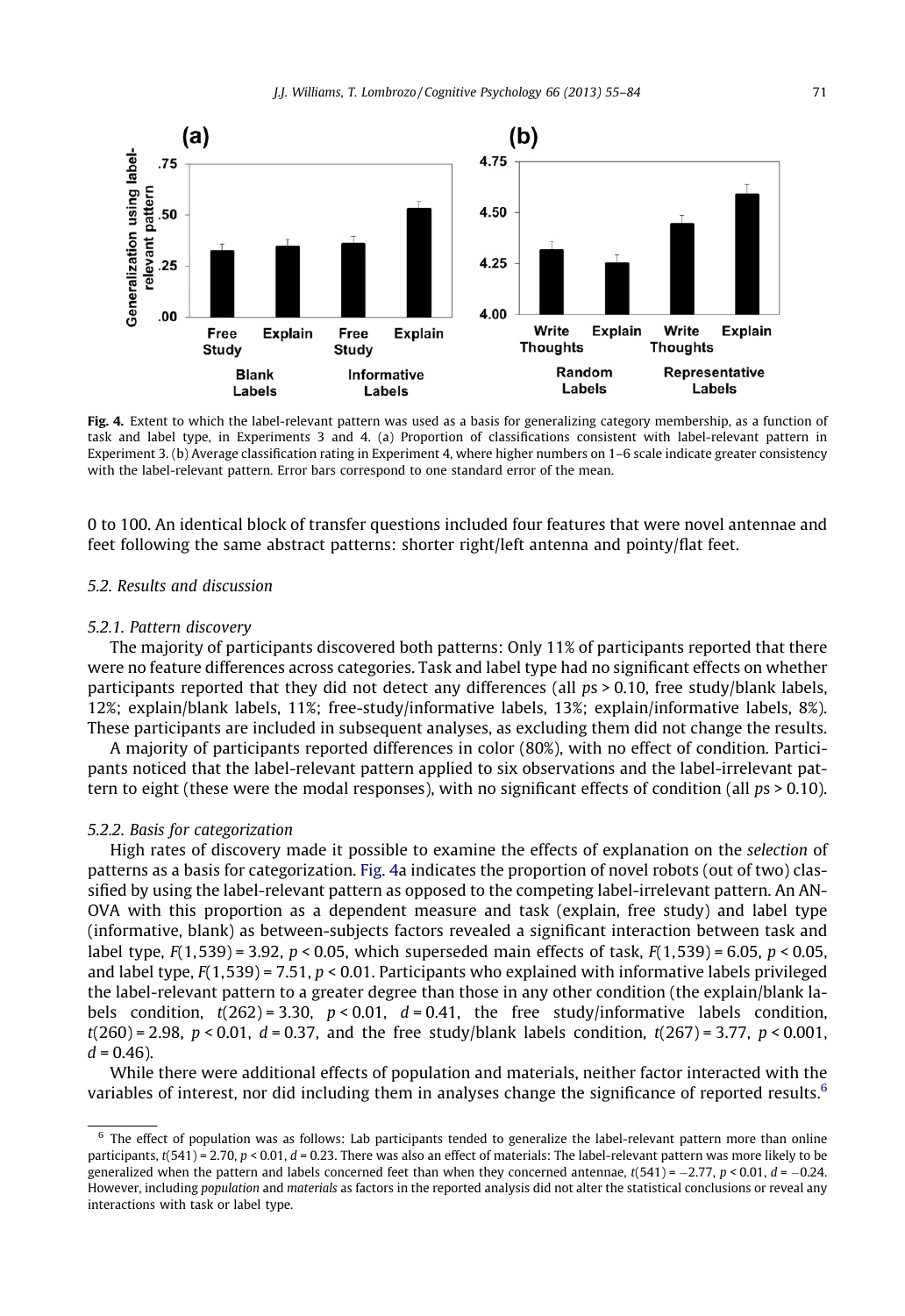| Inferred pattern scope                          | Blank labels<br>(Glorp/Drent) |                            |                            | Informative labels<br>(Outdoor/Indoor or Receiver/Transmitter) |  |
|-------------------------------------------------|-------------------------------|----------------------------|----------------------------|----------------------------------------------------------------|--|
|                                                 | Write thoughts                | Explain                    | Write thoughts             | Explain                                                        |  |
| Label-relevant (75%)<br>Label-irrelevant (100%) | 69.2 (30.0)<br>80.3 (32.4)    | 68.3 (33.1)<br>85.4 (28.4) | 63.8 (34.5)<br>82.0 (31.3) | 71.3(31.9)<br>77.8 (32.8)                                      |  |
| Relative pattern scope                          | $-11.1(32.2)$                 | $-17.0(38.5)$              | $-18.3(37.8)$              | $-6.5(33.7)$                                                   |  |

Inferred pattern scope and relative pattern scope as a function of task and label type (blank versus informative labels), in Experiment 3. Means are followed by standard deviations.

This indicates that explanation's effects depended on whether the labels favored one pattern over the other, not the particular labels and materials used in the previous studies.

#### 5.2.3. Inferred and relative pattern scope

To represent participants' inferences about how broadly a pattern in study observations would extend to the entire category, we computed an aggregate measure of *inferred pattern scope* from participants' judgments about the prevalence of the foot and antenna features in each category. Each response-about how many unobserved category members (out of 100) would have a particular feature  $\neq$  serves as an intuitive estimate of a feature's category validity – the probability that a member of the category has the feature. To create an aggregate across these judgments, we added the number of estimated pattern-consistent robots and subtracted the number of estimated pattern-inconsistent robots. So, for example, suppose a participant reported that 90 out of 100 Outdoor robots have triangular feet and 90 out of 100 Indoor robots have square feet, consistent with the study pattern, but that 5 out of 100 robots of each type have the opposite type of feet, violating the study pattern. The average pattern-inconsistent judgment (5) would be subtracted from the average pattern-consistent judgment  $(90)$  to create a composite score of 85 for this participant.<sup>7</sup>

Inferred pattern scope is presented in Table 3 for the label-relevant and label-irrelevant patterns. Additionally, Table 3 reports a conversion of these judgments into relative pattern scope, which is calculated as the inferred pattern scope for the label-relevant pattern minus inferred pattern scope for the label-irrelevant pattern.

Mirroring our analysis of basis for categorization, a task (explain, free study) by label type (blank, informative) ANOVA was performed on relative pattern scope. Overall, participants believed that the label-irrelevant pattern (which applied to all eight study observations) had broader scope than the label-relevant pattern (for which the status of two observations was uncertain), as relative pattern scope was significantly less than zero,  $F(1,539) = 84.79$ ,  $p < 0.01$ . However, there was one additional significant effect: an interaction between task and label type. Participants who were prompted to explain and received informative labels penalized the label-relevant pattern (relative to the label-irrelevant pattern) less than those in other conditions,  $t(262) = 2.70$ ,  $p < 0.01$ ,  $d = 0.33$ , presumably because prior knowledge played a larger role in informing their judgments. Interestingly, in the blank labels conditions there was a marginal trend for explaining to have the opposite effect, t(259) =  $-1.67$ , p = 0.097,  $d$  =  $-0.21$ , more strongly favoring the label-irrelevant pattern, which accounted for more observed cases with certainty. Such an effect would be consistent with the idea that explaining increases reliance on all cues to scope.

Finally, recall that the experiment additionally asked participants how many robots would have novel ''transfer'' features. However, the majority of participants, 55%, reported that none of the transfer features would be present in any unobserved category member, and so we do not analyze this measure further.

Table 3

 $^7$  While we could have converted participants' judgments into an estimate for the *probability* of a pattern-relevant feature given category membership, doing so required division and multiplication, so estimates of zero posed a problem. However, the aggregate measure we employed produced the same pattern of results as calculating category validities by dropping zero scores or replacing them with 0.5.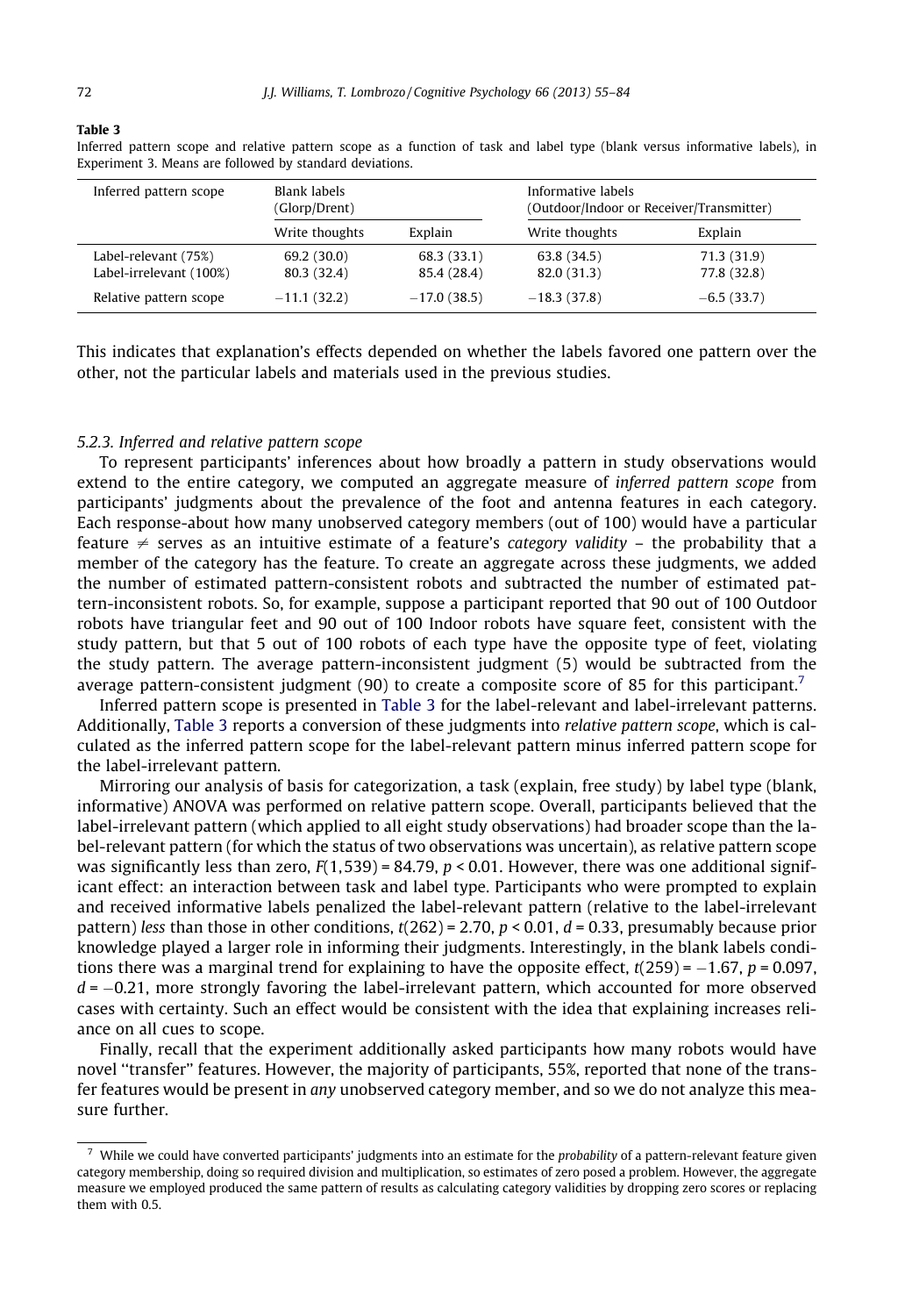### 5.2.4. Summary

Experiment 3 examined which of two discovered patterns was utilized in classifying novel category members and believed to generalize to unobserved category members. Classification judgments revealed an interaction between task (explain versus free study) and label condition (blank versus informative), with participants who explained with informative labels using the label-relevant pattern more often than participants in any other condition, and doing so to a degree that exceeded the summed, independent effects of explanation and label type. This impact of explaining with informative labels was mirrored by participants' beliefs about whether more category members – observed and unobserved – conformed to the label-relevant or label-irrelevant pattern. These findings mirror those from Experiments 1 and 2, with generalization driven by a parallel interaction between explanation and prior knowledge. Unlike Experiment 1, however, we can be confident that effects on generalization were not merely a consequence of discovery, as most participants discovered both patterns.

# 6. Experiment 4

Experiments 1–3 found that explaining can influence discovery and generalization by recruiting the knowledge cued by informative category labels. We proposed a subsumptive constraints account of explanation as the basis for predicting and interpreting these effects. Specifically, we suggested that explanations are better to the extent that they invoke patterns with broad scope, and that prior knowledge is recruited to infer the scope of candidate patterns.

Experiment 4 provided a more direct test of the idea that prior knowledge is recruited in explanation as a cue to the scope of candidate patterns. We accomplished this by creating a situation in which participants possessed semantically-relevant prior knowledge that was not in fact a reliable cue to scope. If prior knowledge is not a reliable cue to scope, then participants prompted to explain should be no more likely than participants in control conditions to rely on prior knowledge. To create this situation, participants in a random labels condition were presented with study examples with informative labels (e.g., Indoor, Outdoor) that could be related to particular features of the examples (e.g., foot shape), but – crucially – they were told that the labels were assigned based on the outcome of a random coin flip. As a result, the features of observed category members should not be correlated with category membership, making prior knowledge an unreliable cue to whether patterns that effectively differentiate study items generalize to the robot population. In this situation, explaining should not lead to greater reliance on prior knowledge as a cue to scope.

In addition to the random labels condition, we also included a representative labels condition, which matched previous experiments: Participants were not told how labels were assigned to examples, but could reasonably assume that study observations were representative of their respective categories. Including both the random and representative labels conditions also introduced a second cue to the scope of diagnostic patterns, roughly ''method of label assignment,'' since diagnostic patterns across study observations (whether or not they relate to prior knowledge) should only generalize to the population in the representative labels condition. If explanation heightens people's sensitivity to all cues to scope – and not just to prior knowledge – then participants in the explain condition should be more responsive to this manipulation than those in the control condition.

Experiment 4 also aimed to replicate the key findings from Experiment 3 while addressing two potential concerns. First, the task differences found in Experiment 3 are subject to the same concern as Experiment 1, namely that the control task was less demanding than explanation in some relevant respect. Experiment 4 introduced the stronger control condition used in Experiment 2, requiring participants to write out their thoughts during study and therefore matching the explain condition along more dimensions. Second, the manipulation of label type in Experiment 3 was confounded with the presence of ''unknown'' features, which were always involved in the label-relevant pattern. The interaction between explanation and label type could therefore have been produced by the presence of the ''unknown'' features, with a prompt to explain encouraging participants to focus on and draw inferences concerning these features. Experiment 4 avoided this concern by testing whether the interaction between explanation and label type occurred even when all features were visible.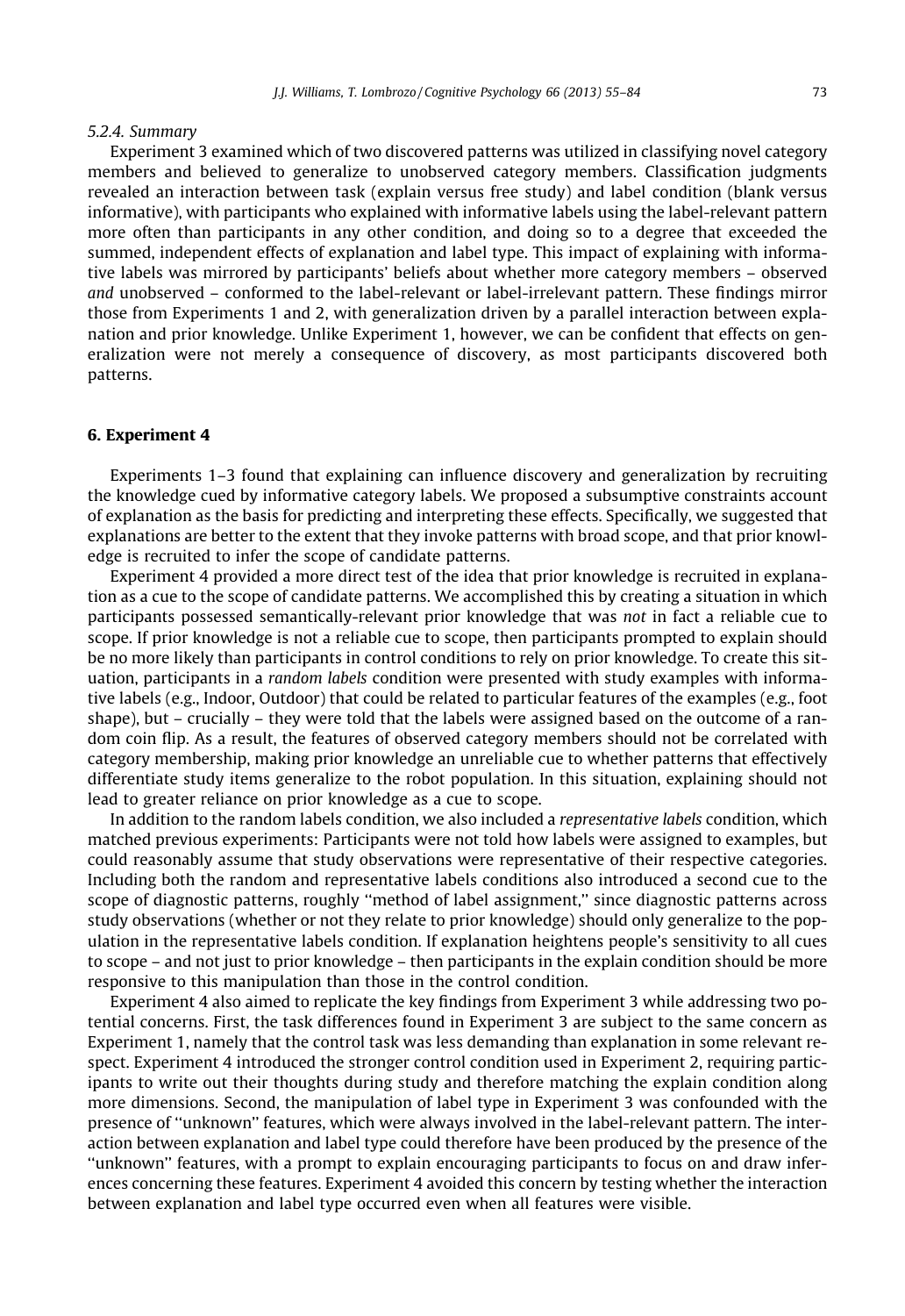Finally, Experiment 4 provided two additional extensions to previous experiments. The comparison of informative and blank labels in Experiments 1–3 provided one way of examining the effects of prior knowledge, namely by increasing the knowledge available to some participants. Experiment 4 instead manipulated the content of available prior knowledge by comparing two sets of informative labels: Outdoor/Indoor versus Receiver/Transmitter. $8$  We predicted that explanation and label pair would interact to determine the extent to which category membership was generalized on the basis of the foot versus antenna pattern. The second extension in Experiment 4 was to evaluate whether the previous findings would generalize to learning contexts with extremely sparse observations. Instead of four examples from each category, Experiment 4 presented participants with only one. Forming generalizations from such limited information is a valuable inductive capacity, and one for which explanation and prior knowledge could be especially critical [\(Ahn, Brewer, & Mooney, 1991\)](#page-27-0).

# 6.1. Methods

# 6.1.1. Participants

Six-hundred-and-eighty-two members of the Amazon Mechanical Turk workplace from the United States participated online for monetary compensation.

# 6.1.2. Materials and procedure

Participants studied just two robots, one from each category (robots 1 and 8 in [Fig. 3](#page-15-0)), and no features were hidden with ''unknown'' boxes. The learning phase was adapted from Experiment 3 with the following changes. First, we manipulated learning task through prompts to explain versus write thoughts, as in Experiment 2. Second, we used only the two label pairs from the informative labels conditions of Experiment 3 (Outdoor/Indoor or Receiver/Transmitter). And finally, we added an additional factor, label assignment, by changing the cover story about how labels were assigned to produce representative labels or random labels.

For all participants, the cover story mentioned that the robots were created by the aliens living on the planet, and included information about their function that was appropriate to the label pair, either ''Outdoor robots work on outdoor terrain and Indoor robots work inside houses,'' or ''Receiver robots receive messages and Transmitter robots send messages.''

In the *representative labels* conditions, participants received no additional information. In the random labels conditions, participants were additionally told: ''The aliens decide which robots are Outdoor (Receiver) robots and which robots are Indoor (Transmitter) robots when they are manufactured. When a robot comes off the assembly line at the robot factory, a coin is flipped. If the coin lands heads, the robot is declared an Outdoor (Receiver) robot. If the coin lands tails, the robot is declared an Indoor (Transmitter) robot.''

As in Experiment 3, participants classified robots and answered questions about the prevalence of features, as detailed below. These two tasks occurred in randomized order after the learning phase.

6.1.2.1. Basis for categorization. Participants classified six different robots, making their ratings on a six-point scale from "Definitely an Indoor (Transmitter) robot" to "Definitely an Outdoor (Receiver) robot.'' Two robots looked exactly like the original study items, two robots involved the same features but introduced a conflict between the two patterns (i.e., the feet from one category but the antennae from the other), and the final two presented the same conflict with novel ''transfer'' features (i.e., novel feet that were pointy versus flat, and novel antennae that were longer on the right or left).

6.1.2.2. Inferred pattern scope. Participants answered 16 questions (8 judgments for each category), which all asked how likely it was that a randomly selected Outdoor/Indoor robot (or Receiver/Transmitter) would have a particular feature, a picture of which was shown. The eight features were: the two foot shapes observed at study, the two antenna configurations observed at study, two previously

This comparison across informative label pairs was technically possible in Experiment 3, which likewise employed both sets of labels, but would be problematic to interpret given that a pattern's label-relevance was confounded with its inclusion of an "unknown" feature.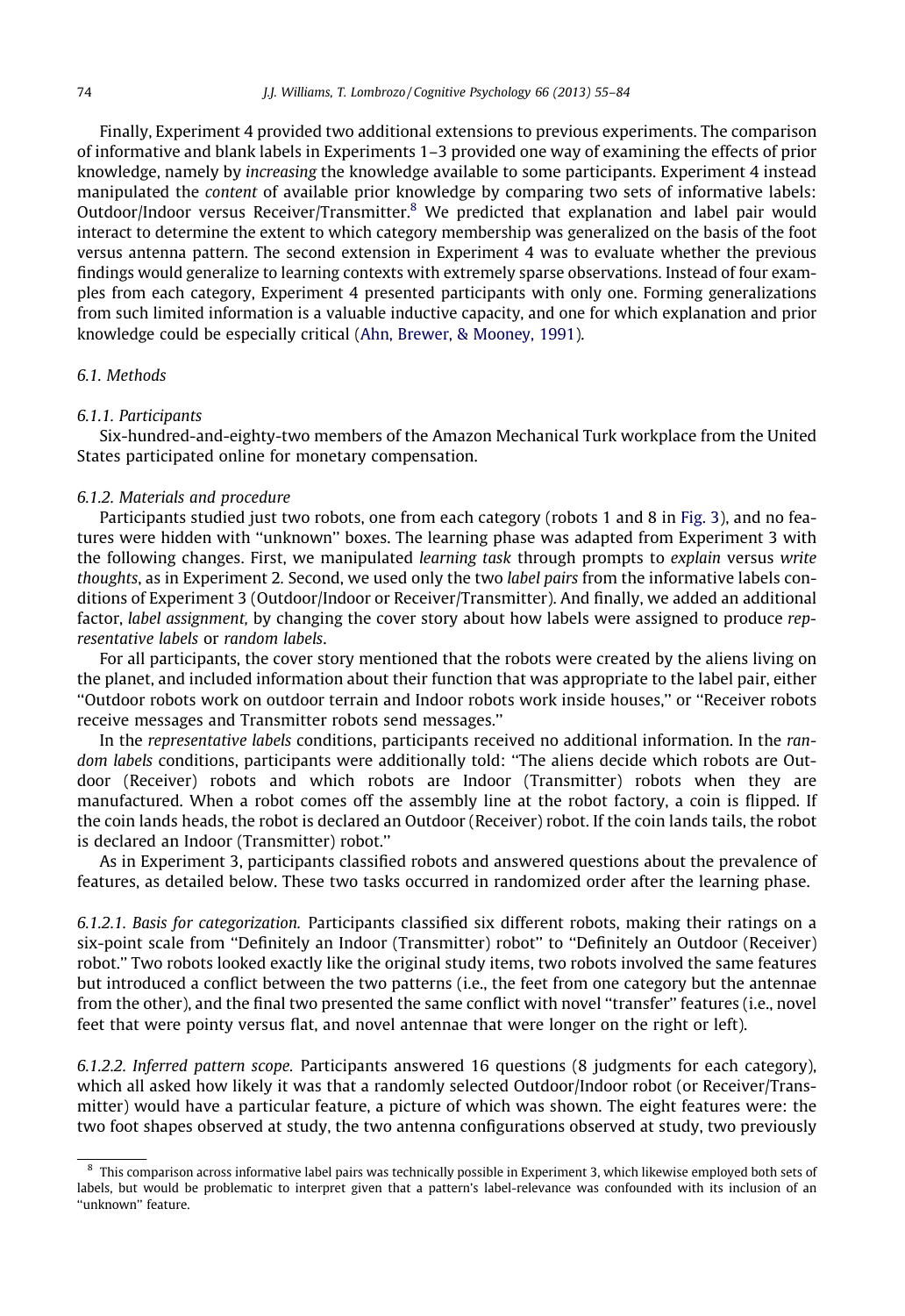<span id="page-20-0"></span>unseen transfer foot shapes following the foot pattern, and two previously unseen transfer antenna configurations following the antenna pattern. Responses to these questions were used to calculate inferred pattern scope, as in Experiment 3.

# 6.2. Results

We first examine the effects of explanation and label assignment on categorization and inferred scope of the label-relevant and label-irrelevant patterns, collapsing across the two label sets. We then consider individual effects of the Outdoor/Indoor versus Receiver/Transmitter label pairs and characteristics of participants' written responses.

# 6.2.1. Basis for categorization

[Fig. 4b](#page-16-0) reports the average ratings for the categorization task, with responses coded such that higher numbers correspond to judgments consistent with the label-relevant pattern. This measure was analyzed in an ANOVA with task (write thoughts, explain) and label assignment (random, representative) as independent variables. The critical finding was a task by label assignment interaction,  $F(1,678) = 5.40$ ,  $p < 0.05$ , which superseded a main effect of label assignment,  $F(1,678) = 27.51$ ,  $p < 0.001$ . Relative to the write thoughts condition, explaining promoted categorization consistent with the label-relevant pattern in the representative labels condition,  $t(341) = 2.35$ ,  $p < 0.05$ ,  $d = 0.25$ , but had no effect in the random labels condition,  $t(337) = 0.97$ ,  $p = 0.33$ ,  $d = 0.11$ . Moreover, the effect of label assignment was greater when participants engaged in explanation,  $t(332) = 5.21$ ,  $p < 0.001$ ,  $d = 0.58$ , than when they wrote their thoughts,  $t(357) = 2.28$ ,  $p = 0 \lt 0.05$ ,  $d = 0.24$ . These results were not changed by including label pair (Outdoor/Indoor, Receiver/Transmitter) as a between-subjects factor and categorization item (original observations, conflict items pitting patterns against each other, conflict items with novel features) as a within-subjects factor in the analysis.

These findings are consistent with the prediction that explanation does not recruit prior knowledge as a basis for judgment when it is an unreliable cue to scope (i.e., in the random labels condition), and also the prediction that explanation heightens participants' sensitivity to additional cues to scope – in this case, the method of label assignment.

#### 6.2.2. Inferred pattern scope

Table 4 reports participants' beliefs about the scope of the label-relevant and label-irrelevant patterns. These were calculated using the same procedure as Experiment 3 in order to reflect participants' implicit beliefs about how likely the patterns in study observations would be to apply to the entire category.

We analyzed inferred pattern scope as the dependent measure in a mixed ANOVA, treating *pattern* type (label-relevant, label-irrelevant) as a within-subjects factor, and task (write thoughts, explain) and label assignment (random, representative) as between-subjects factors. There was a main effect of label assignment,  $F(1,678) = 22.93$ ,  $p < 0.001$ , with higher ratings of pattern scope in the representative than random labels conditions, and a main effect of pattern type,  $F(1,678) = 92.26$ ,  $p < 0.001$ , with higher ratings for the label-relevant pattern. However, these effects were qualified by three two-way interactions. First, as predicted, there was an interaction between task and label assignment,  $F(1,678) = 9.49$ ,  $p < 0.01$ , with participants prompted to explain more sensitive to the manipulation of label assignment than those in the control condition: In the explain condition, representative labels

#### Table 4

Inferred pattern scope, relative pattern scope, and pooled pattern scope as a function of task and label assignment (random versus representative labels), in Experiment 4. Means are followed by standard deviations.

| Inferred pattern scope   | Random labels  |             |                | Representative labels |  |
|--------------------------|----------------|-------------|----------------|-----------------------|--|
|                          | Write thoughts | Explain     | Write thoughts | Explain               |  |
| Label-relevant pattern   | 31.7 (60.2)    | 27.2 (66.8) | 37.4 (58.1)    | 46.7 (62.7)           |  |
| Label-irrelevant pattern | 28.2(60.4)     | 15.9 (53.6) | 28.3(54.6)     | 29.8 (58.6)           |  |
| Pooled pattern scope     | 29.9(60.3)     | 21.6(60.2)  | 32.9 (56.3)    | 38.2(60.6)            |  |
| Relative pattern scope   | 3.5(60.3)      | 11.3 (60.6) | 9.1(56.4)      | 16.9(60.7)            |  |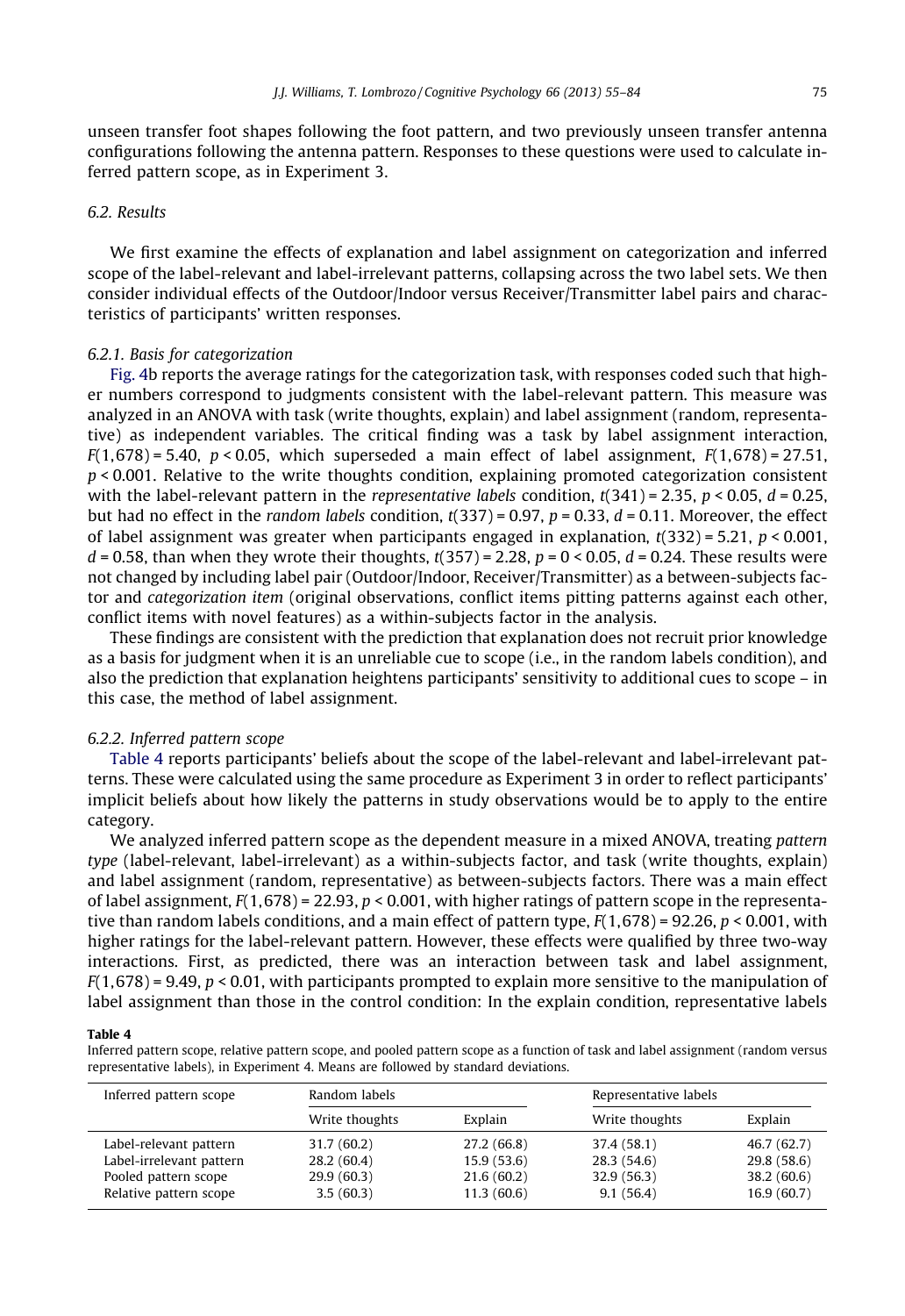led to judgments of greater pattern scope than random labels,  $t(322) = 5.83$ ,  $p < 0.001$ ,  $d = 0.65$ , with no effect of labels in the write thoughts condition,  $t(356) = 1.04$ ,  $p = 0.30$ ,  $d = 0.11$  (see "pooled pattern scope" in [Table 4\)](#page-20-0). Second, there was an interaction between task and pattern type,  $F(1,678) = 15.02$ ,  $p$  < 0.001, with participants who explained more strongly differentiating the scope of the label-relevant and label-irrelevant patterns. Finally, label assignment also interacted with pattern type,  $F(1,678)$  = 7.10,  $p < 0.01$ , with the two patterns more strongly differentiated in the representative labels conditions than in the random labels conditions. Including kind of feature (original, transfer) and label pair in analyses did not change these results.

These findings again support the prediction that explanation increases participants' sensitivity to a novel cue to scope: method of label assignment. The interaction between task and pattern type is also consistent with our previous results in that participants who explained were more sensitive to prior knowledge than those who wrote thoughts. However, we did not find that explanation's effects on prior knowledge were eliminated with random labels (which would have been reflected in a threeway interaction between task, pattern type, and label assignment) to mirror the predictions and findings for categorization. Instead, participants inferred a broader scope for the label-relevant pattern than the label-irrelevant pattern for both explain conditions.

#### 6.2.3. Effects of label pair

The representative labels conditions in Experiment 4 varied from the preceding experiments in using two different label pairs in otherwise identical conditions. These conditions allow us to assess whether explanation and prior knowledge interact when the *content* rather than *amount* of prior knowledge is manipulated.

Average categorization ratings were therefore analyzed with a task (write thoughts, explain) by label pair (Indoor/Outdoor, Receiver/Transmitter) ANOVA, but restricted to the representative labels conditions and with ratings coded such that higher numbers indicated consistency with the foot pattern. This analysis revealed main effects of task,  $F(1,678) = 5.47$ ,  $p < 0.05$ , and label pair,  $F(1,678) = 100.16$ ,  $p < 0.001$ , and a task by label pair interaction,  $F(1,678) = 4.09$ ,  $p < 0.05$ . Average categorization ratings were higher (more consistent with the foot pattern) for the two Outdoor/Indoor labels conditions (write thoughts:  $M = 4.6$ ,  $SD = .5$ , explain:  $M = 4.6$ ,  $SD = .6$ ), and lower for the Receiver/Transmitter labels (write thoughts:  $M = 4.2$ ,  $SD = .6$ , explain:  $M = 3.9$ ,  $SD = .5$ ). Although labels affected categorization judgments for participants in both groups (write thoughts:  $t(356) = 5.95$ ,  $p < 0.001$ ,  $d = 0.63$ , explain:  $t(322) = 8.07$ ,  $p < 0.001$ ,  $d = 0.90$ ), the effect was still more pronounced for those prompted to explain.

Analyses of inferred pattern scope mirrored these findings. Table 5 reports inferred pattern scope for the foot and antenna patterns in the representative labels conditions, as well as relative pattern scope, the difference between them, with positive numbers corresponding to higher relative scope for the foot pattern. A task  $\times$  label pair ANOVA on relative pattern scope found a main effect of label pair,  $F(1,678) = 53.79$ ,  $p < 0.001$ , and a task by label pair interaction,  $F(1,678) = 16.00$ ,  $p < 0.001$ . Participants in both study conditions inferred a broader scope for feet than for antennae with the Indoor/ Outdoor labels, and the reverse pattern held true with Receiver/Transmitted labels, but the magnitude of the difference across label pairs was greater for participants prompted to explain. Nonetheless, the effect of label pair was still independently significant in the write thoughts condition,  $t(356) = 2.45$ ,  $p < 0.05$ ,  $d = 0.26$ .

#### Table 5

Inferred pattern scope, relative pattern scope, and pooled pattern scope as a function of task and label pair, in the representative labels conditions of Experiment 4. Means are followed by standard deviations.

| Inferred scope  |                | Receiver/transmitter labels |                | Outdoor/indoor labels |
|-----------------|----------------|-----------------------------|----------------|-----------------------|
|                 | Write thoughts | Explain                     | Write thoughts | Explain               |
| Foot pattern    | 37.6 (36.2)    | 40.8(35.6)                  | 52.4 (36.3)    | 63.7(32.2)            |
| Antenna pattern | 41.5(36.9)     | 51.3 (36.4)                 | 40.1 (39.9)    | 38.4 (37.5)           |
| Pooled scope    | 39.6(36.6)     | 46.1 (36.0)                 | 46.3(38.1)     | 51.1 (35.0)           |
| Relative scope  | $-3.9(31.4)$   | $-10.4(34)$                 | 12.3(37.3)     | 25.3(33.6)            |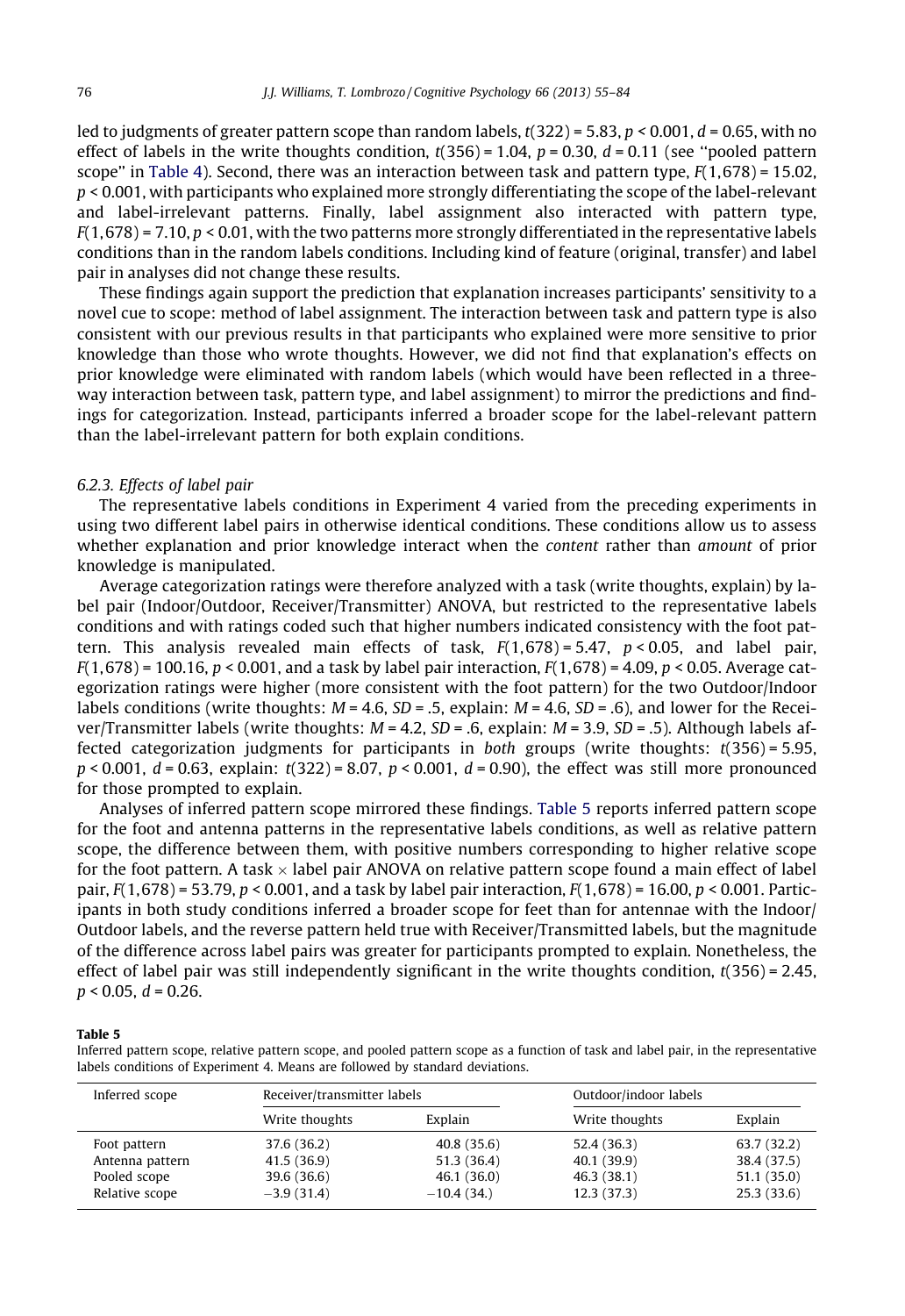#### 6.2.4. Written responses

Analyses of written responses were restricted to participants who did not leave responses blank; the proportion of participants who did so did not differ significantly across conditions (all  $ps > 0.10$ ) and was less than 1%. An ANOVA on response length with task and label assignment as betweensubjects factors revealed that typed responses were longer when participants were asked to write thoughts than to explain (explain:  $M = 28.2$ ,  $SD = 15.5$ ; write thoughts:  $M = 33.4$ ,  $SD = 18.5$ ;  $F(1,678) = 15.6$ ,  $p < 0.001$ ), substantiating the trend observed in Experiment 2. Responses were also longer in the representative labels conditions ( $M = 32.21$ ,  $SD = 18.1$ ) than the random labels conditions  $(M = 29.7, SD = 16.5), F(1,678) = 3.84, p < 0.05.$ 

The proportion of participants who mentioned a label was influenced by a task by label assignment interaction,  $\chi^2(1, N = 682) = 4.82$ ,  $p < 0.05$ . When the labels were randomly assigned, participants in the explain condition mentioned them less frequently than participants who wrote out thoughts (explain: 34%; write thoughts: 47%,  $\chi^2(1, N = 339) = 5.80$ , p < 0.05), while no such difference existed for representative labels (explain: 41%; write thoughts: 37%;  $\chi^2(1, N = 343) = 0.47$ , p = 0.51).

These findings suggest that the effects of explanation on generalization reported above are unlikely to derive from differences in general engagement or attention to labels across conditions.

# 6.2.5. Summary

Experiment 4 went considerably beyond the previous experiments in manipulating a novel cue to the scope of patterns across study observations: whether observed category members had features that could be assumed to correlate with category membership or were assigned labels at random. When labels were assigned at random, such that prior knowledge was no longer a reliable cue to the scope of diagnostic patterns, prior knowledge differences between the explain and write thoughts conditions were eliminated when it came to categorization. The manipulation of label assignment also interacted with explanation analogously to the previous manipulations of prior knowledge: Participants prompted to explain were more sensitive to this cue to pattern scope, with greater differentiation of the representative and random conditions for both the classification of novel robots and the extension of observed features to unobserved category members. The fact that explanation had a comparable impact on a quite distinct cue to scope bolsters our interpretation that effects of informative labels in the preceding experiments are best understood as a consequence of the fact that explaining directs learners to assess patterns' scope, where the number of current observations consistent with a pattern, prior knowledge, and how categories are formed (i.e., method of label assignment) are all cues to scope.

Finally, Experiment 4 also addresses potential concerns about the preceding results. First, key findings from Experiment 3 replicated without ''unknown'' features, with a stronger control condition, and with sparser data, showing that explaining can promote the recruitment of prior knowledge to guide generalization with just one or two category observations. Second, Experiment 4 found that label type had a significant effect on participants in control conditions. This finding helps address a concern with the previous experiments – that superadditive effects of explanation and labels are restricted to conditions under which participants do not spontaneously consult labels in the absence of explanation. This alternative explanation is less plausible, since explanation and label type had superadditive effects even when label type had significant effects independently.

# 7. General discussion

Four experiments examined how generating explanations and possessing prior knowledge (cued by informative category labels) influenced what participants learned and inferred about novel categories from examples. Experiments 1 and 2 found that explaining increased the extent to which participants relied on prior knowledge in learning, leading to elevated discovery of a pattern related to the informative labels when they were provided. However, the effects of explaining were selective: Explaining increased the rate at which participants discovered one pattern without increasing the discovery of additional patterns. In fact, when just those participants who had discovered at least one pattern were considered, discovery of additional patterns was lower for participants prompted to explain than for those in control conditions. These results were replicated in Experiment 2 despite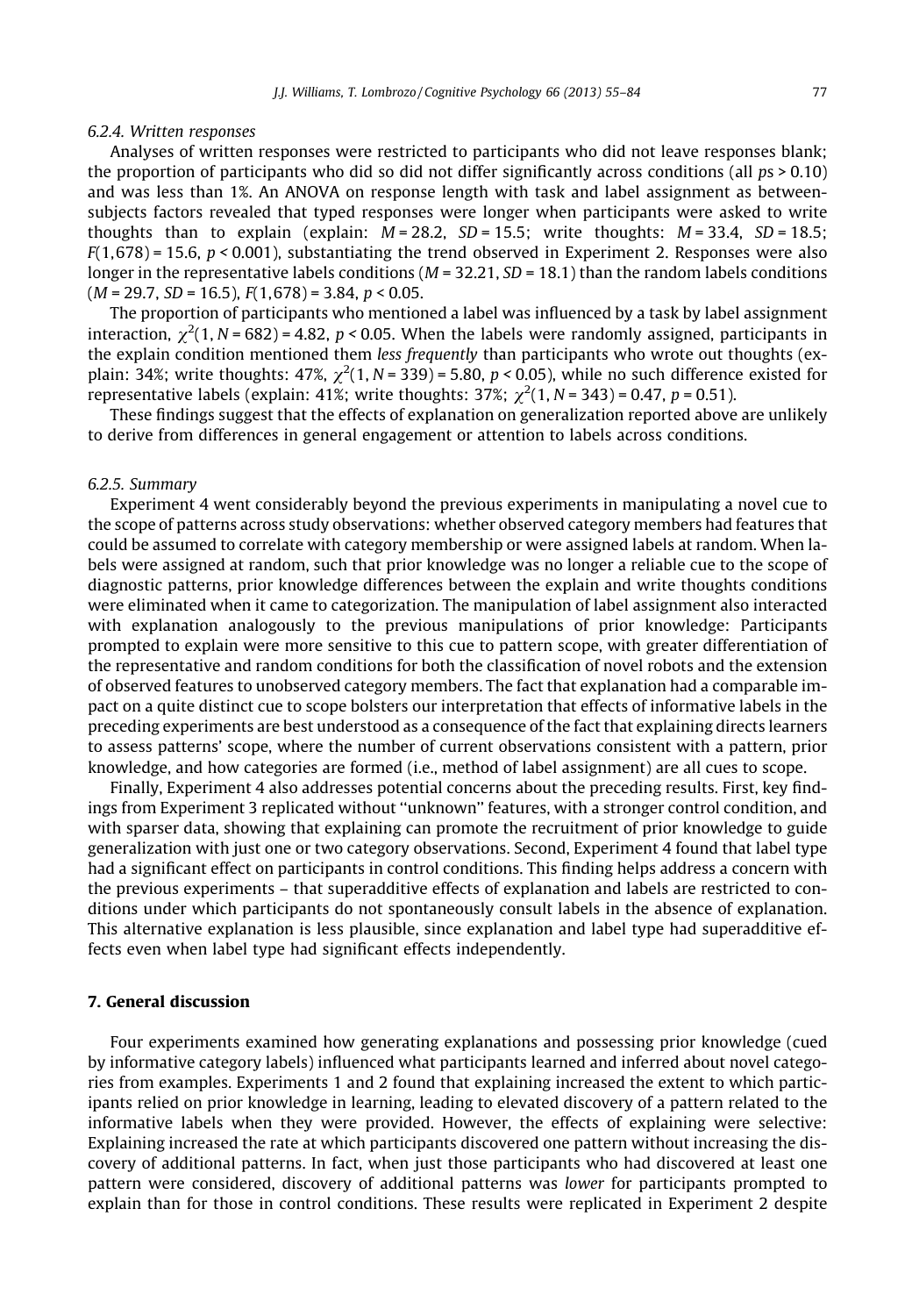the inclusion of four patterns and a more demanding control condition that required participants to write their thoughts during study.

Experiments 3 and 4 examined whether explaining could directly impact which patterns were generalized beyond study observation. Although seeking explanations had no impact on pattern discovery (which was near ceiling), participants prompted to explain with informative labels were more likely to categorize novel items using the label-relevant pattern, and more likely to believe that the label-relevant pattern applied to unobserved category members. Experiment 4 additionally found that explaining increased sensitivity to an additional cue to the scope of patterns across observed category members: whether category members were drawn from randomly assembled populations.

Jointly, the results from Experiments 1–4 provide strong support for the idea that explaining can increase the extent to which learners consult prior knowledge to guide discovery and generalization. The findings also shed light on the mechanisms by which explaining generates these effects. First, several results challenge the idea that explaining affects learning through a general increase in attention or engagement, or even through a global increase in the extent to which people seek patterns. Instead, effects of explanation were quite selective (Experiments 1–2), and extended to cases in which multiple patterns were available to learners and needed to be preferentially applied to new cases (Experiment 3–4). Second, the results support our proposal that explaining increases learners' consultation of prior knowledge as a cue to patterns' scope. Explaining magnified the role of informative labels on estimates of a label-relevant pattern's scope in Experiments 3 and 4, with a parallel impact on a completely different cue to scope (random versus representative category labels) in Experiment 4.

We interpret these findings in terms of the *subsumptive constraints* account. To briefly review, the account maintains that people prefer explanations that appeal to patterns with broad scope, with the result that explaining constrains learners to identify patterns and make use of cues to patterns' scope. Our experiments manipulated two distinct cues to scope, prior knowledge (through informative labels) and method of label assignment (random versus representative), finding the predicted effects of explanation in each case. Combined with previous work ([Williams & Lombrozo, 2010](#page-29-0)) demonstrating comparable effects of explanation on a third cue to scope – the number of explained observations to which a pattern applies – there is good reason to think that explanation's effects are truly tracking cues to scope, and not alternative features of each manipulation.

While an important relationship between explanation and prior knowledge is often endorsed (for discussion see [Lombrozo, 2006](#page-28-0)), little empirical work has tried to characterize which knowledge is consulted and why it is brought to bear through explanation. One reason may be the challenge posed in relating explanation to the range of beliefs that count as ''prior knowledge''. The current work suggests that explaining will invoke knowledge relevant to evaluating whether an observed pattern extends to novel cases and contexts. But explaining should play a smaller role in deploying other kinds of knowledge, such as idiosyncratic facts about examples or information that serves a purely mnemonic purpose. The present account also predicts that the influence of prior knowledge must trade-off against other cues to scope, which suggests that when alternative cues to scope are very strong, explaining could actually decrease the role of prior knowledge in learning. This paradoxical prediction can make sense of an otherwise puzzling feature of explanation: that explaining an anomalous observation can sometimes lead to ''explaining away'' and the preservation of current beliefs [\(Chinn &](#page-27-0) [Brewer, 1993](#page-27-0); see also [Bott & Murphy, 2007; Hayes, Foster, & Gadd, 2003\)](#page-27-0), but at other times presage deep conceptual change (e.g., [Amsterlaw & Wellman, 2006\)](#page-27-0).

# 7.1. Alternative explanations

Our experiments were designed to assess and rule out a few alternative explanations for the results. First, effects of explanation could potentially be attributed to task demands if explanation prompts somehow communicated to participants that the experimenter intended for them to find a pattern or take category labels seriously. Counter to this view, however, spontaneous explanation in the control condition from Experiment 1 had comparable effects to prompted explanation, and explain and free study participants who did not discover a pattern were equally likely to believe one existed.

More generally, while each individual experiment is prone to alternative interpretations, these are rendered less plausible by the systematic effects of explanation and prior knowledge across four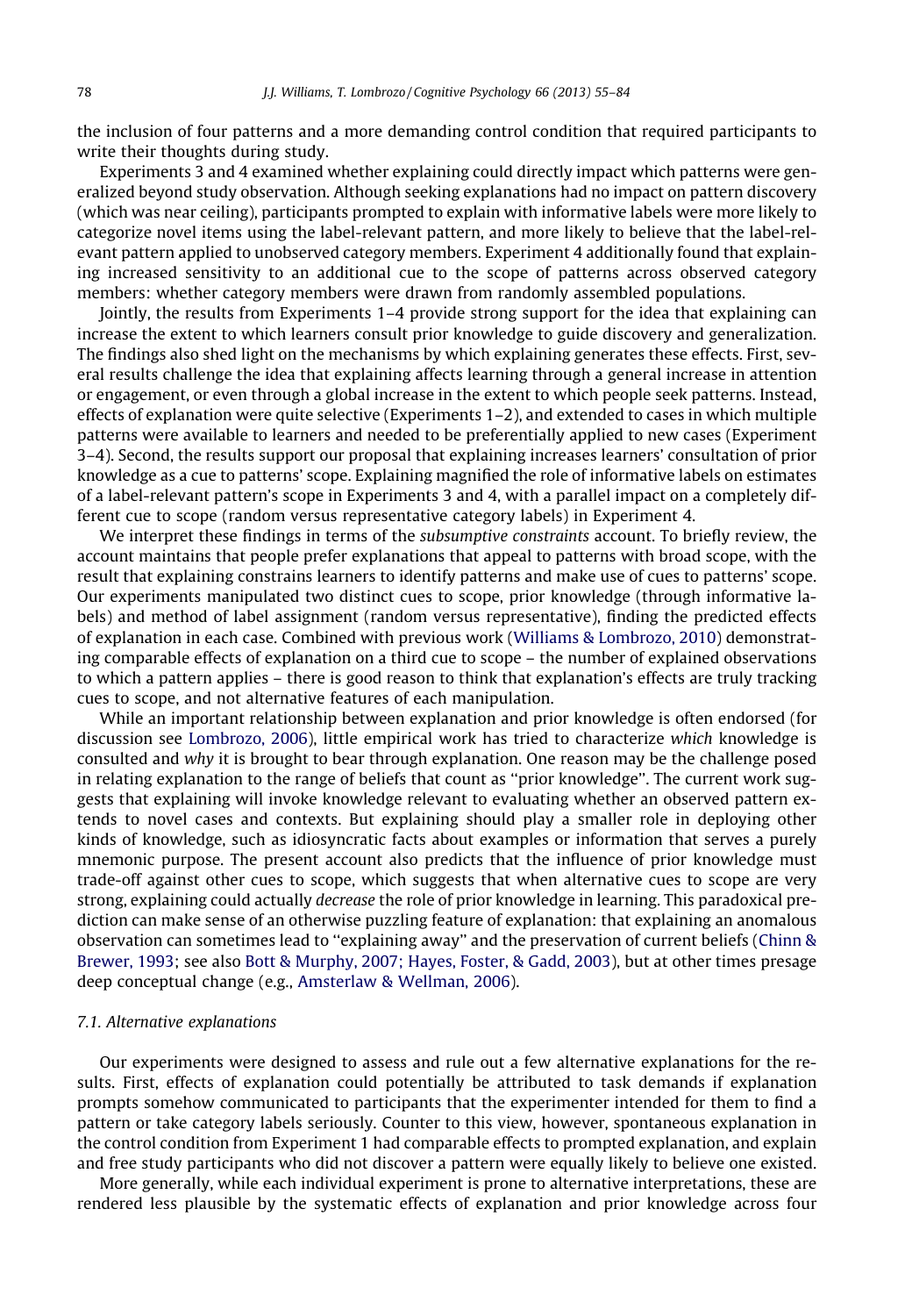experiments that differed in various ways. For example, in Experiments 1 and 3, participants in the free study condition could have been less engaged and paid too little attention to the labels to benefit from prior knowledge, with explaining simply increasing attention or engagement past some threshold where prior knowledge could have an effect. But the key results from these experiments were replicated when using the more engaging control condition of typing thoughts (Experiments 2 and 4), where we found that participants in the explain and control conditions were equally likely to mention informative category labels, and when simplified stimuli in Experiments 3 and 4 reduced the attentional resources required to notice patterns and labels.

We do acknowledge that the experiments can only provide indirect evidence that explaining recruited prior knowledge in the service of assessing patterns' scope. However, it is notable that explaining has had comparable effects on multiple cues to scope: the availability of prior knowledge (Experiments 1–3), the content of prior knowledge (Experiment 4), whether category labels were randomly assigned (Experiment 4), and the number of study observations conforming to a pattern [\(Williams & Lombrozo, 2010\)](#page-29-0). This convergence supports our appeal to scope. In other words, we take the broad scope of our scope explanation as evidence in its favor.

#### 7.2. Implications for category learning

The current findings shed light on how explaining could play a distinctive role in category learning, much as classification and inference learning each do [\(Chin-Parker et al., 2006; Markman & Ross,](#page-27-0) [2003](#page-27-0)). In particular, our account predicts that explaining should encourage learners to focus on patterns underlying category membership that are expected to have broad scope. When scope is assessed only in terms of the examples encountered in training, then explaining should result in the reduction of classification error on examples, a core mechanism underlying category learning [\(Kruschke, 2008\)](#page-28-0). In fact, the findings from [Williams and Lombrozo \(2010\)](#page-29-0) are consistent with the idea that explanation can have this effect, and prior knowledge likely does influence learning by reducing training error [\(Rehder & Murphy, 2003\)](#page-29-0). However, the number and proportion of study items accommodated by a given pattern is only one cue to scope. The consequences of explaining category membership could therefore diverge from error-driven learning when learners have access to additional cues to scope, such as prior knowledge. Along these lines, we have found that prompting 5-year-olds to explain can actually make them less likely than children in a control condition to favor a pattern that accounts for all observations, but is inconsistent with prior knowledge [\(Walker, Williams, Lombrozo, & Gopnik,](#page-29-0) [2012; Walker, Williams, Lombrozo, & Gopnik, submitted for publication\)](#page-29-0). The findings from Experiment 3 have a similar flavor: Explaining led adults to less strongly favor a pattern that accounted for all observations with certainty over an alternative that accounted for only 75%, but was more congruent with informative category labels.

It is also possible that spontaneous explanation during learning can help explain characteristics of learning in prior research. In particular, explaining could be a cause or consequence of the learning mode employed, shifting learners towards a rule-based system [\(Ashby & Maddox, 2004;](#page-27-0) [Goodman,](#page-27-0) [Tenenbaum, Feldman, & Griffiths, 2008; Nosofsky, Palmeri, & McKinley, 1994](#page-27-0)), or to prototypical rather than exemplar-based representations ([Griffiths, Canini, Sanborn, & Navarro, 2007; Smith &](#page-28-0) [Minda, 1998; Vanpaemel & Storms, 2008](#page-28-0)). More broadly, explaining could constrain learning to be more explicit [\(Maddox & Ing, 2005; Mathews et al., 1989](#page-28-0)), intentional ([Love, 2002](#page-28-0)) and reliant on language and abstract construals [\(Lupyan & Rakison, 2007; Trope & Liberman, 2010\)](#page-28-0). Undocumented effects of spontaneous explanation are especially plausible in cases where learning is sensitive to prior knowledge and cannot be fully explained through the reduction of classification error (for examples, see [Bott, Hoffman, & Murphy, 2007](#page-27-0); [Catrambone, 1998; Kim & Rehder, 2010\)](#page-27-0). Our demonstration of the powerful role of explanation in category learning indicates the value of not only experimentally manipulating explanation, but also tracking spontaneous explanation through verbal protocols or post-test questions (as in the explanation self-report measure from Experiment 1).

Spontaneous explanation might also play a role in cases where categorical judgments diverge from statistical learning. For example, [Spalding and Murphy \(1999\)](#page-29-0) found that participants who learned knowledge-consistent (''integrated'') categories were less sensitive to the frequencies of category features than those who learned arbitrary (''nonintegrated'') categories when it came to judgments of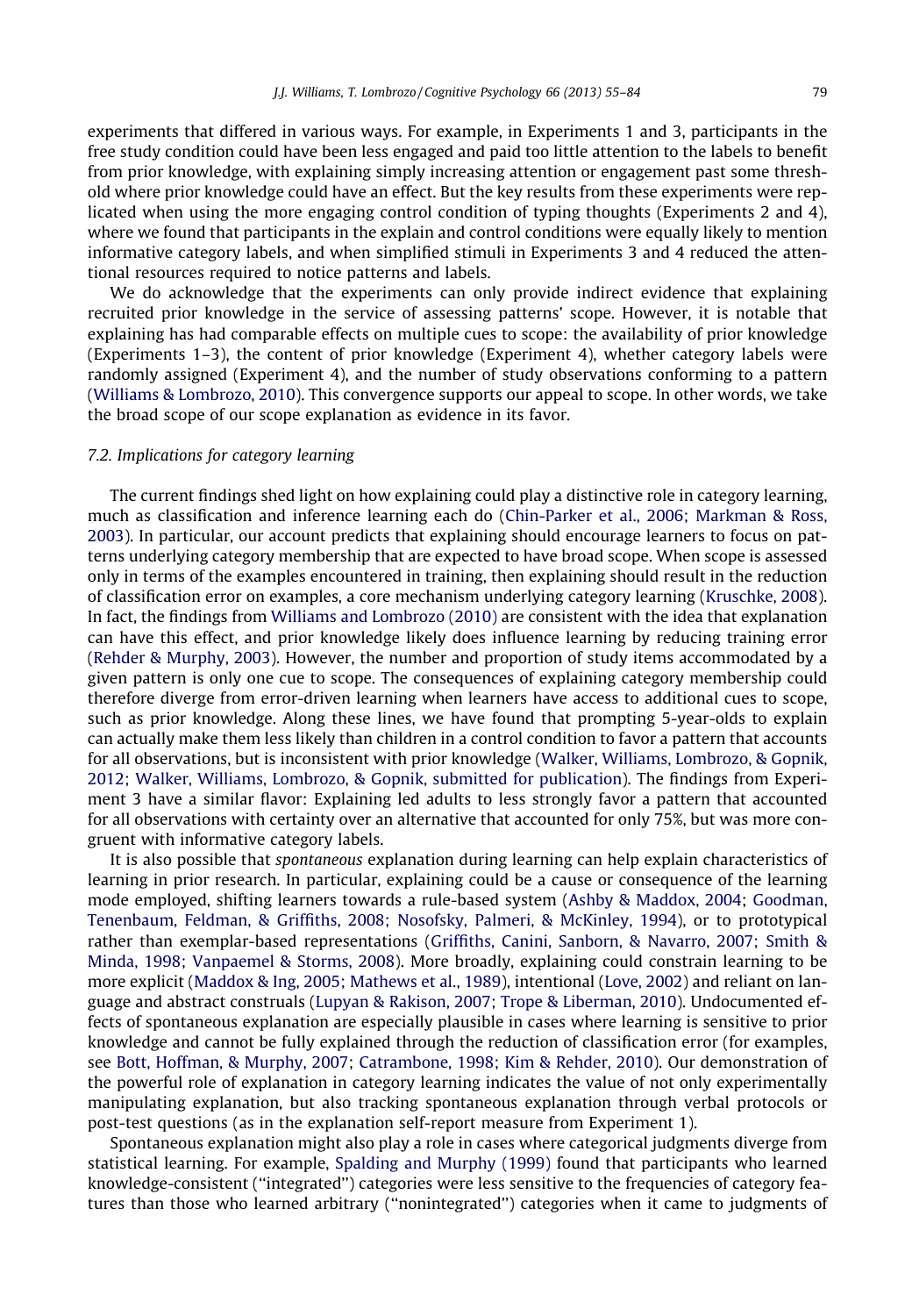typicality (see also [Murphy & Allopenna, 1994; Wisniewski, 1995\)](#page-28-0), consistent with the effect in Experiment 3, where participants who explained with informative labels were least sensitive to the difference in frequency between the features that appeared in the 75% and 100% patterns when it came to inferring pattern scope. However, [Spalding and Murphy \(1999\)](#page-29-0) also found that participants who learned knowledge-consistent categories were more accurate in their estimates of feature frequencies when they were simply asked to report them. One speculative possibility is that judgments that require people to relate features to each other or to category membership, such as categorization and typicality ratings, are more likely to trigger spontaneous explanation than judgments that involve descriptive reporting, such as feature frequency estimates (see also [Murphy & Medin, 1985; Rips,](#page-28-0) [1989\)](#page-28-0). Spontaneous explanation could also play a larger role in more open-ended and constructive categorization tasks, such as [Wisniewski and Medin's \(1994\)](#page-29-0) paradigm, which required participants to construct novel features and rules to differentiate complex stimuli, and to explain while they did so.

Although explanation likely contributes to previous findings concerning the role of prior knowledge in category learning, our findings also provide suggestive evidence that explaining and prior knowledge can play quite different roles when it comes to learning material that is knowledge-irrelevant. Many studies have found – perhaps surprisingly – that learning a category that is only partially consistent with prior knowledge does not hinder learning of knowledge-irrelevant features, and may even generate improvements relative to learning categories that are not related to prior knowledge ([Heit, Briggs, & Bott, 2004; Kaplan & Murphy, 2000](#page-28-0); see [Murphy \(2002\)](#page-28-0) for discussion). In our own data, there was a marginal effect (in Experiment 1,  $p = .062$ ) for participants who received informative labels to be more likely than those who received blank labels to discover more than one pattern, and a significant effect where those who discovered the label-irrelevant pattern were more likely to have also discovered the label-relevant pattern, consistent with the idea that prior knowledge facilitates learning of knowledge-relevant and knowledge-irrelevant patterns. In contrast, explaining did not increase the rate at which participants discovered more than one pattern, and in fact decreased the probability that a second pattern was discovered given discovery of an initial pattern (Experiments 1 and 2). These findings suggest that explanation and prior knowledge might impose unique constraints on learning. Where explaining recruits constraints that privilege patterns with broad scope (potentially at the expense of other patterns or kinds of structure), prior knowledge could have mnemonic or other processing benefits that extend to knowledge-irrelevant features.

Of course, these are empirical hypotheses in need of further support. An additional dimension worth exploring concerns the nature of the subsumptive relationship between an explanation and category membership. Here we have considered cases in which patterns are better or broader if they account for the category membership of more items. An alternative sense of scope, however, concerns the number of features of individual members that can be explained by appeal to category membership. For example, one pattern (pointy versus flat feet) could successfully differentiate many robots, while another pattern (features relevant to working in space versus underwater) could apply to fewer robots, but explain a larger number of features for those robots (e.g., why they are a particular color, made of a particular material, and of a particular size). Research on knowledge effects in category learning has varied both the number of items and the number of features to which themes apply; Similar variation would be fruitful to examine within our paradigm, especially as a way to understand whether and how these two factors trade-off when learners explain. It is also likely that not all items or features are equal when it comes to assessing scope. For example, explaining could favor patterns that account for more diverse cases [\(Kim & Keil, 2003](#page-28-0)) or more ideal cases ([Barsalou, 1985\)](#page-27-0), even when doing so does not account for the largest number of items or features.

We also expect that the content of explanation prompts (i.e., what it is that people actually explain) should influence which patterns are relevant, and therefore which patterns are discovered and evaluated for scope. In our experiments, participants explained why an object belonged to one category (as opposed to another). Successful explanations therefore invoked patterns that were ''diagnostic'' in the sense that they identified features that differentiated members from the two categories, and our experiments correspondingly assessed whether diagnostic patterns were discovered and generalized. However, categories can involve additional patterns that could be targeted by other explanation prompts. For example, having participants explain why two features might co-occur in members of a given category should instead affect the discovery and generalization of ''co-occurrence'' patterns,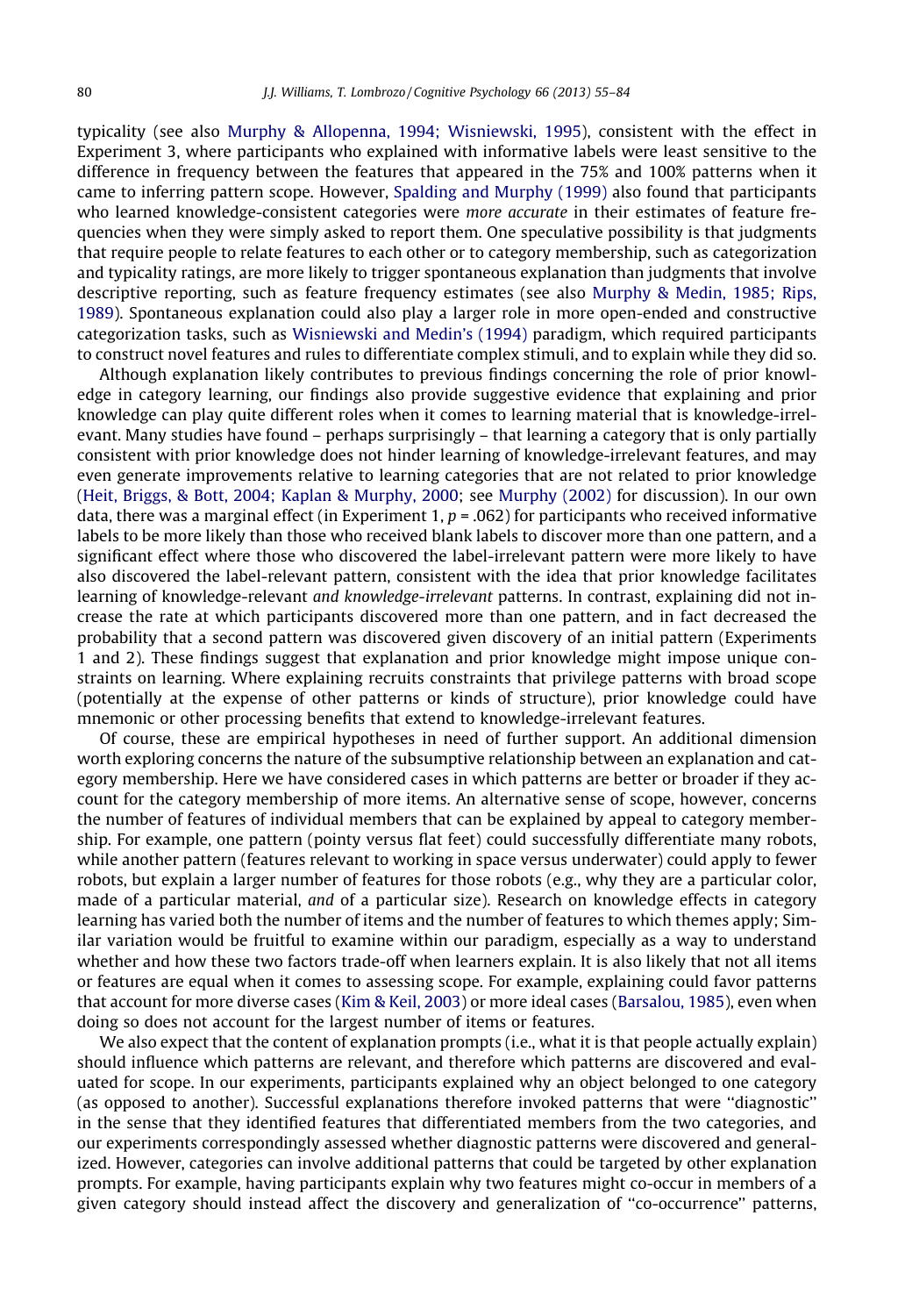with the relevant sense of scope concerning which co-occurrences are likely to generalize beyond observed cases to unobserved category members.

Nonetheless, explanation might not have comparable effects for all kinds of scope. People prefer explanations with broader scope in the sense that the explanation can account for more actual phenomena (e.g., [Preston & Epley, 2005](#page-28-0)) or actual observations (e.g., [Read & Marcus-Newhall, 1993](#page-28-0)), but people prefer explanations with *narrow* "latent scope" – that is, that are committed to fewer potential observations that have not been made ([Khemlani, Sussman, & Oppenheimer, 2011](#page-28-0)). An important question for future research is whether and when this preference for narrow latent scope manifests in effects of explanation on learning. One possibility is that a benefit for patterns with broad scope will be tempered when those patterns involve a commitment to entirely new kinds of observations (e.g., a novel kind of feature that has not been observed, such as hats on robots) as opposed to new instances of features that have already been observed (e.g., pointy feet on unobserved robots).

Finally, our account generates the counterintuitive prediction that under some conditions, explaining will hinder category learning. In particular, explaining could derail effective learning when categories lack underlying patterns or involve ''unexplainable'' exceptions. Under these conditions, explaining could reinforce broad patterns that make sense in light of prior knowledge at the expense of effectively tracking the world. Our ongoing research supports this prediction [\(Williams, Lombrozo,](#page-29-0) [& Rehder, 2010, 2011, submitted for publication](#page-29-0)), and helps explain why participants in control conditions may not have always explained spontaneously or engaged in equivalent processing: it is not always beneficial to do so (see also [Berthold et al., 2011; Kuhn & Katz, 2009\)](#page-27-0).

#### 7.3. Implications for education

In the introduction we identified several proposals concerning the effects of explanation on learning, including the ideas that explaining can increase a learner's attention or motivation (e.g., [Siegler,](#page-29-0) [2002](#page-29-0)) or help identify gaps in understanding (e.g., [Chi et al., 1989; Nokes, Hausmann, VanLehn, &](#page-27-0) [Gershman, 2011\)](#page-27-0), among others. The current work was not designed to directly challenge these accounts or arbitrate between them. In fact, we see our findings as importantly complementary. If we are correct that explaining imposes a set of criteria for what constitutes a good explanation, and that these criteria constrain discovery and generalization, then the factors we identify should inform how learners direct their attention, what they are motivated to discover, which gaps in understanding are most problematic, what kinds of inferences must be drawn, and so on. An important direction for future research is thus to combine the richness of past research on explanation and learning from education with the kind of experimental control afforded by artificial category learning, allowing the selectivity of explanation's effects to be studied in more complex and real-world environments.

Our account can also shed new light on past findings from self-explanation. For example, previous research has noted that one consequence of self-explanation is increased awareness of principles and laws, whether learning about physics [\(Chi et al., 1989](#page-27-0)), probability [\(Renkl, 1997](#page-29-0)), or arithmetic [\(Rittle-Johnson, 2006](#page-29-0)). A subsumptive constraints account helps explain why this is the case: Constructing successful explanations for a fact or problem solution should direct learners towards broad patterns, and principles and laws are prime examples of such patterns. However, our account also predicts pedagogically relevant conditions under which subsumptive constraints on explanation can impair learning. For example, for students without the requisite background to generate accurate generalizations, or who have not encountered enough counterevidence to erroneous beliefs for such observations to trump prior knowledge as a cue to scope, a prompt to explain could reinforce existing misconceptions (see also [Walker et al., 2012, submitted for publication; Williams et al., 2010, 2011,](#page-29-0) [2012](#page-29-0)). Our findings can therefore inform future research aimed at testing the conditions under which explanation is most beneficial for learning in educational contexts.

# 8. Conclusion

Four experiments on learning categories provided evidence that explanation and prior knowledge interact in promoting the discovery and generalization of patterns underlying category membership.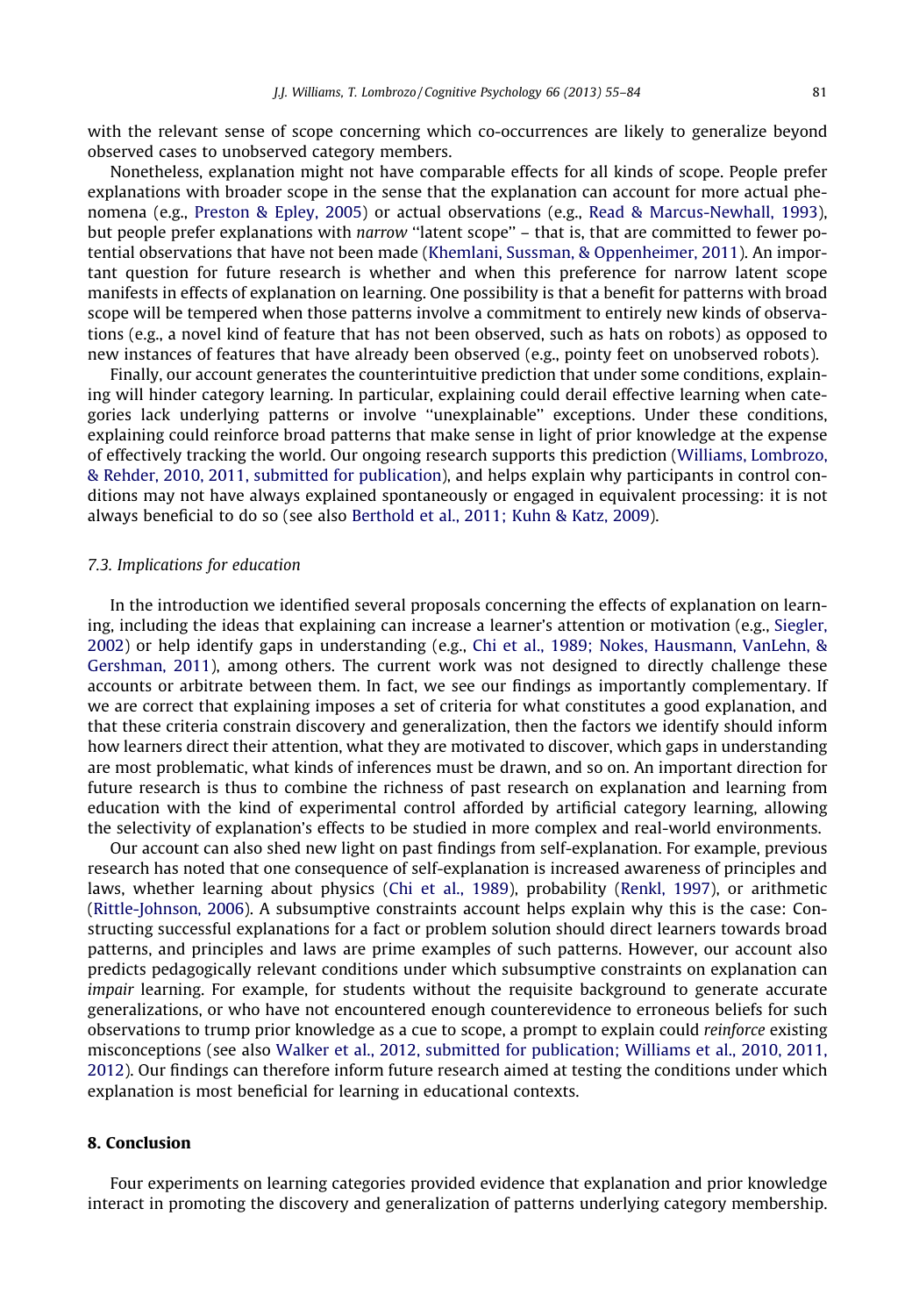<span id="page-27-0"></span>The findings support a subsumptive constraints account of explanation and learning, according to which explaining drives learners to seek underlying patterns and to consult prior knowledge in assessing the scope of such patterns – that is, how broadly the patterns apply within and beyond study observations. Our findings and account provide insight into how constraints on explanation influence the role of observations and prior knowledge in guiding learning and generalization, and suggest that explaining can act as a mechanism for bringing prior knowledge to bear in learning.

#### Acknowledgments

This research was partially supported by the James S. McDonnell Foundation as well as NSF grant DRL-1056712 awarded to the second author. We would like to thank Sam Maldonado for help programming experiments and analyzing data, Sam Maldonado, Caren Walker and Mike Pacer for providing feedback on previous versions of the manuscript, Lucie Vosicka for feedback on and assistance editing the manuscript, Norielle Adricula, Dhruba Banerjee, Vanessa Ing, Evan Kim, Adam Krause, Sean Trott, Jing Wang, and Kelly Whiteford for assistance collecting data, and members of the Concepts and Cognition lab for feedback on this research. J.J.W. was supported by an NSERC post-graduate fellowship.

# References

Ahn, W. (1998). Why are different features central for natural kinds and artifacts? Cognition, 69, 135–178.

- Ahn, W.-K., Brewer, W. J., Mooney, R. J. (1991). Schema acquisition from a single example. University of Illinois at Urbana– Champaign. Beckman Institute, Cognitive Science.
- Aleven, V., & Koedinger, K. (2002). An effective metacognitive strategy: Learning by doing and explaining with a computerbased Cognitive Tutor. Cognitive Science, 26, 147–179.
- Amsterlaw, J., & Wellman, H. (2006). Theories of mind in transition: A microgenetic study of the development of false belief understanding. Journal of Cognition and Development, 7, 139–172.
- Ashby, F. G., & Maddox, W. T. (2004). Human category learning. Annual Review of Psychology, 56, 149–178.
- Barsalou, L. W. (1985). Ideals, central tendency, and frequency of instantiation as determinants of graded structure in categories. Journal of Experimental Psychology: Learning, Memory, and Cognition, 11, 629–654.
- Berthold, K., Roder, H., Knorzer, D., Kessler, W., & Renkl, A. (2011). The double-edged effects of explanation prompts. Computers in Human Behavior, 27, 69–75.
- Best, R., Ozuru, Y., & McNamara, D. S. (2004). Self-explaining science texts: Strategies knowledge, and reading skill. In Y. B. Kafai, W. A. Sandoval, N. Enyedy, A. S. Nixon, & F. Herrera (Eds.), Proceedings of the sixth international conference of the learning sciences: Embracing diversity in the learning sciences (pp. 89-96). Mahwah, NJ: Erlbaum.
- Bott, Lewis, Hoffman, Aaron B., & Murphy, Gregory L. (2007). Blocking in category learning. Journal of Experimental Psychology: General, 136, 685–699.
- Bott, L., & Murphy, G. L. (2007). Subtyping as a knowledge preservation strategy in category learning. Memory & Cognition, 35, 432–443.
- Carey, S. (1985). Conceptual change in childhood. Cambridge, MA: MIT Press.
- Catrambone, R. (1998). The subgoal learning model: Creating better examples so that students can solve novel problems. Journal of Experimental Psychology: General, 127, 355–376.
- Chi, M. T. H. (2000). Self-explaining expository texts: The dual processes of generating inferences and repairing mental models. In R. Glaser (Ed.), Advances in Instructional Psychology (pp. 161–238). Hillsdale, NJ: Lawrence Erlbaum Associates.
- Chi, M. T. H. (2009). Active–contructive–interactive: A conceptual framework for differentiating learning activities. Topics in Cognitive Science, 1, 73–105.
- Chi, M. T. H., Bassok, M., Lewis, M., Reimann, P., & Glaser, R. (1989). Self-explanations: How students study and use examples in learning to solve problems. Cognitive Science, 13, 145–182.
- Chi, M. T. H., de Leeuw, N., Chiu, M. H., & LaVancher, C. (1994). Eliciting self-explanations improves understanding. Cognitive Science, 18, 439–477.
- Chi, M. T., & VanLehn, K. A. (1991). The content of physics self-explanations. Journal of the Learning Sciences, 1, 69–105.
- Chinn, C. A., & Brewer, W. F. (1993). The role of anomalous data in knowledge acquisition: A theoretical framework and implications for science instruction. Review of Educational Research, 63(1), 1–49. http://dx.doi.org/[10.3102/](http://dx.doi.org/10.3102/00346543063001001) [00346543063001001.](http://dx.doi.org/10.3102/00346543063001001)
- Chin-Parker, S., Hernandez, O., & Matens, M. (2006). Explanation in category learning. In R. Sun & N. Miyake (Eds.), Proceedings of the 28th annual conference of the cognitive science society (pp. 1098–1103). Mahwah, NJ: Erlbaum.
- Crowley, K., & Siegler, R. S. (1999). Explanation and generalization in young children's strategy learning. Child Development, 70, 304–316.
- Fonseca, B., & Chi, M. T. H. (2011). The self-explanation effect: A constructive learning activity. In R. Mayer & P. Alexander (Eds.), The handbook of research on learning and instruction. Routledge Press.
- Friedman, M. (1974). Explanation and scientific understanding. Journal of Philosophy, 71, 5–19.
- Goodman, N. D., Tenenbaum, J. B., Feldman, J., & Griffiths, T. L. (2008). A rational analysis of rule-based concept learning. Cognitive Science, 32, 108–154.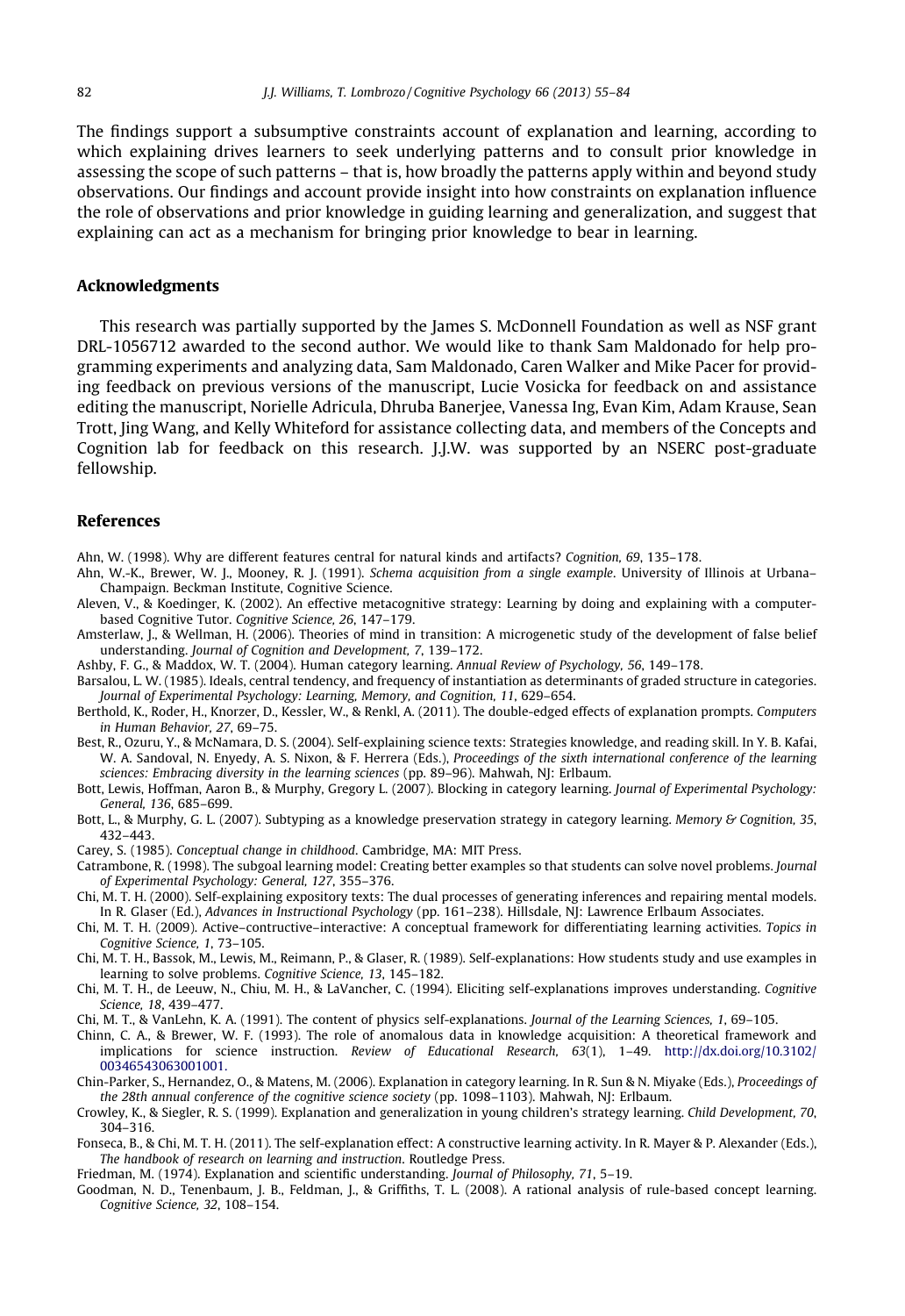- <span id="page-28-0"></span>Graesser, A. C., Singer, M., & Trabasso, T. (1994). Constructing inferences during narrative text comprehension. Psychological Review, 101, 371–395.
- Griffiths, T. L., Canini, K. R., Sanborn, A. N., & Navarro, D. J. (2007). Unifying rational models of categorization via the hierarchical Dirichlet process. In Proceedings of the twenty-ninth annual conference of the cognitive science society.
- Hayes, B. K., Foster, K., & Gadd, N. (2003). Prior knowledge and subtyping effects in children's category learning. Cognition, 88(2), 171–199. http://dx.doi.org/[10.1016/S0010-0277\(03\)00021-0.](http://dx.doi.org/10.1016/S0010-0277(03)00021-0)
- Heit, E. (2001). Background knowledge in models of categorization. In U. Hahn, & M. Ramscar (Eds.), Similarity and categorization (pp. 155–178). Oxford University Press.
- Heit, E., & Bott, L. (2000). Knowledge selection in category learning. Psychology of Learning and Motivation, 39, 163–199.
- Heit, E., Briggs, J., & Bott, L. (2004). Modeling the effects of prior knowledge on learning incongruent features of category members. Journal of Experimental Pyschology: Learning, Memory, and Cognition, 30, 1065–1081.
- Kaplan, A. S., & Murphy, G. L. (2000). Category learning with minimal prior knowledge. Journal of Experimental Psychology: Learning, Memory, and Cognition, 26(4), 829.
- Khemlani, S. S., Sussman, A. B., & Oppenheimer, D. M. (2011). Harry Potter and the sorcerer's scope: Latent scope biases in explanatory reasoning. Memory  $\hat{\sigma}$  Cognition, 39(3), 527–535.
- Kim, N. S., & Keil, F. C. (2003). From symptoms to causes: Diversity effects in diagnostic reasoning. Memory & Cognition, 31(1), 155–165.
- Kim, S., & Rehder, B. (2010). How prior knowledge affects selective attention during category learning: An eyetracking study. Memory & Cognition, 39(4), 649–665.
- Kitcher, P. (1981). Explanatory unification. Philosophy of Science, 48, 507–531.
- Kitcher, P. (1989). Explanatory unification and the causal structure of the world. In P. Kitcher, & W. Salmon (Eds.), Minnesota studies in the philosophy of science: Scientific explanation (Vol. XIII, pp. 410–505). University of Minnesota Press.
- Kruschke, J. (2008). Models of categorization. In R. Son (Ed.), The Cambridge handbook of computational psychology (pp. 267–301). New York: Cambridge University Press.
- Kuhn, D., & Katz, J. (2009). Are self-explanations always beneficial? Journal of Experimental Child Psychology, 103(3), 386–394.
- Legare, C. H., & Lombrozo, T. (submitted for publication). The unique and selective benefits of explanation for learning in early childhood.
- Legare, C. H., Gelman, S. A., & Wellman, H. W. (2010). Inconsistency with prior knowledge triggers children's causal explanatory reasoning. Child Development, 81, 929–944.
- Lombrozo, T. (2006). The structure and function of explanations. Trends in Cognitive Sciences, 10, 464–470.
- Lombrozo, T. (2007). Simplicity and probability in causal explanation. Cognitive Psychology, 55, 232–257.
- Lombrozo, T. (2009). Explanation and categorization: How ''why?'' informs what?''. Cognition, 110, 248–253.
- Lombrozo, T. (2012). Explanation and abductive inference. In K.J. Holyoak and R.G. Morrison (Eds.), Oxford handbook of thinking and reasoning (pp. 260-276). Oxford, UK: Oxford University Press.
- Lombrozo, T., & Gwynne, N. (submitted for publication). Explanation and inference: Functional and mechanistic explanations guide property generalization.
- Love, B. C. (2002). Comparing supervised and unsupervised category learning. Psychonomic Bulletin & Review, 9(4), 829-835.
- Lupyan, G., & Rakison, D. (2007). Language is not just for talking redundant labels facilitate learning of novel categories. Psychological Science.
- Maddox, W. T., & Ing, A. D. (2005). Delayed feedback disrupts the procedural-learning system but not the hypothesis-testing system in perceptual category learning. Journal of Experimental Psychology: Learning, Memory, and Cognition, 31(1), 100–107. Markman, A. B., & Ross, B. H. (2003). Category use and category learning. Psychological Bulletin, 129(4), 592–615.
- 
- Mathews, R. C., Buss, R. R., Stanley, W. B., Blanchard-Fields, F., Cho, J. R., & Druhan, B. (1989). Role of implicit and explicit processes in learning from examples: A synergistic effect. Journal of Experimental Psychology: Learning, Memory, and Cognition, 15(6), 1083.
- McNamara, D. S. (2004). SERT: Self-explanation reading training. Discourse Processes, 38, 1–30.
- Murphy, G. L. (2002). The big book of concepts. Cambridge: The MIT Press.
- Murphy, G. L., & Allopenna, P. D. (1994). The locus of knowledge effects in concept learning. Journal of Experimental Psychology: Learning, Memory & Cognition, 20, 904–919.
- Murphy, G. L., & Medin, D. L. (1985). The role of theories in conceptual coherence. Psychological Review, 92, 289–316.
- Murphy, G. L., & Wisniewski, E. J. (1989). Feature correlations in conceptual representations. In G. Tiberghien (Ed.), Advances in cognitive science. Theory and applications (Vol. 2, pp. 23–45). Chichester: Ellis Horwood.
- Needham, D. R., & Begg, I. M. (1991). Problem-oriented training promotes spontaneous analogical transfer: Memory-oriented training promotes memory for training. Memory & Cognition, 19, 543-557.
- Nokes, T. J., Hausmann, R. G. M., VanLehn, K., & Gershman, S. (2011). Testing the instructional fit hypothesis: The case of selfexplanation prompts. Instructional Science, 39(5), 645–666.
- Nosofsky, R. M., Palmeri, T. J., & McKinley, S. C. (1994). Rule-plus-exception model of classification learning. Psychological Review, 101(1), 53–79.
- Palinscar, A. S., & Brown, A. L. (1984). Reciprocal teaching of comprehension-fostering and comprehension-monitoring activities. Cognition and Instruction, 1(2), 117–175.
- Pazzani, M. J. (1991). Influence of prior knowledge on concept acquisition: Experimental and computational results. Journal of Experimental Psychology: Learning, Memory, and Cognition, 17(3), 416.
- Pennington, N., & Hastie, R. (1992). Explaining the evidence: Tests of the story-model for juror decision making. Journal of Personality and Social Psychology, 62, 189–206.
- Preston, J., & Epley, N. (2005). Explanations versus applications. Psychological Science, 16, 826–832.
- Read, S. J., & Marcus-Newhall, A. R. (1993). Explanatory coherence in social explanations: A parallel distributed processing account. Journal of Personality and Social Psychology, 65, 429–447.
- Rehder, B. (2003). A causal-model theory of conceptual representation and categorization. Journal of Experimental Psychology: Learning, Memory, and Cognition, 29(6), 1141.
- Rehder, B. (2006). When causality and similarity compete in category-based property induction. Memory & Cognition, 34, 3-16.